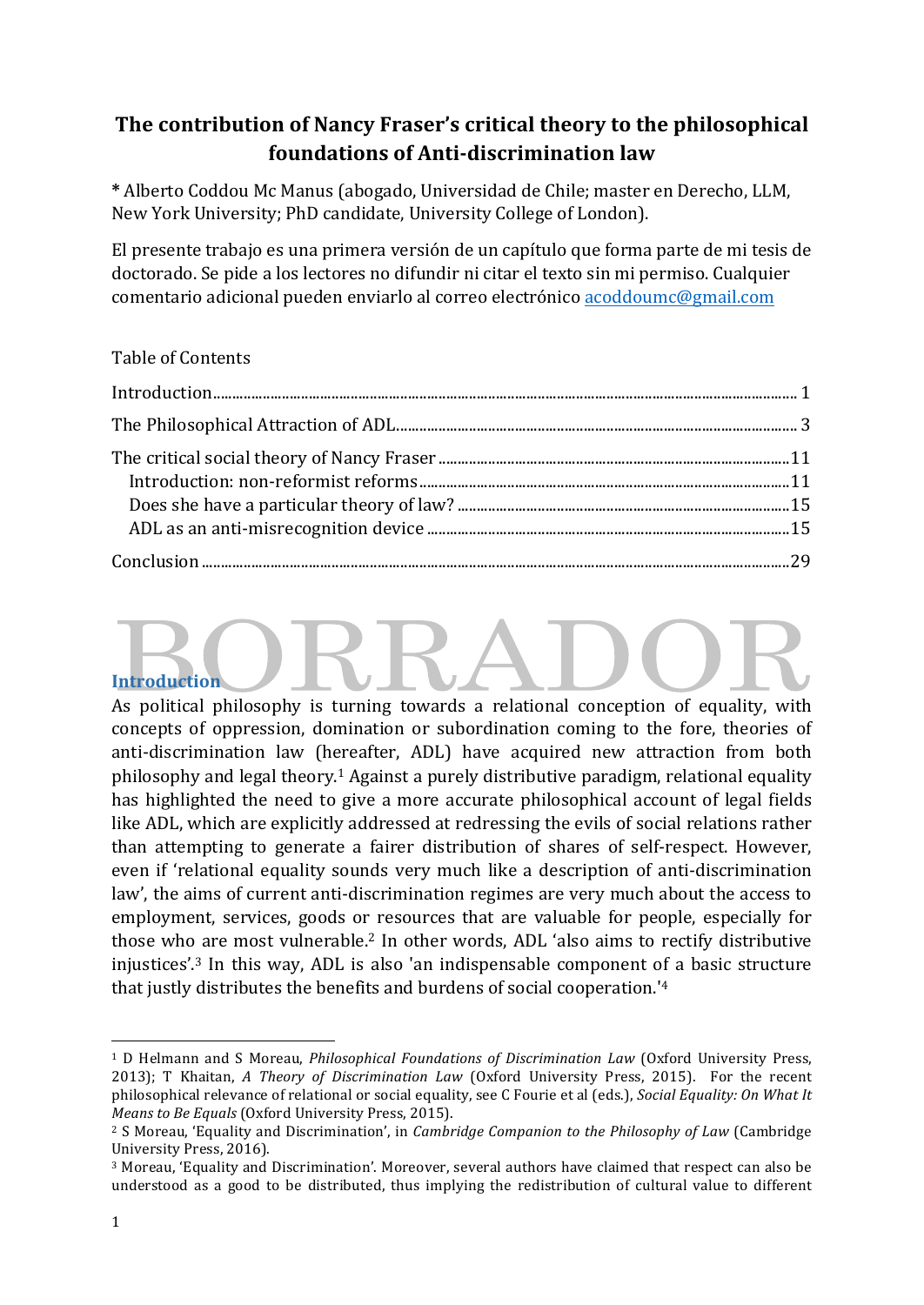In the middle of distributive and relational theories of equality, ADL may seem to provide a solution to all the problems contemporary societies are facing. Many governments have created equality laws on the assumption that they are part of progressive political projects tackling key social and economic evils: discrimination undermines the social basis for economic systems, unjustly restricts access to valuable social goods, constrains valuable options for individual freedom, generates harms for individual and social identities, and also endangers social cohesion. For conservative positions, however, ADL goes too far in attempting to intervene social relations and promote cultural and social changes according to an egalitarian ideal;<sup>5</sup> for some liberals, ADL should be narrowly crafted (or, worst, dispensed altogether) in order to avoid curtailing other important freedoms, like the freedom of religion or the freedom of contract; $6$  for the sceptical left, ADL may be deemed as the darling of neo-liberal utopias, endorsing a politics of identity that forgoes issues of redistribution.<sup>7</sup> This puzzling scenario invites us to think better on the nature and purpose of ADL, not only because it touches deeper moral issues, its unavoidable expressive character, but because it promises to achieve a society free of oppression, subordination or domination and with fairer distribution of rights, duties, benefits and burdens. To be part of progressive political projects, ADL needs to be critical of its role in contemporary societies, facing processes of modernization that push towards social/political disintegration and systemic/market integration.<sup>8</sup> Neither a panacea nor a purely human face of neoliberal arrangements, ADL could be a truly revolutionary project that aims to transform the current state of affairs. Philosophical debates around ADL have attempted to give an account of the promises of ADL. By placing the wrongness of discrimination in certain aspects of our current practices, different theories of ADL have tried to make sense of the promises that are usually used as a justification for ADL around the world. However, as I will argue, we need more than philosophical theories attached to our legal practices to understand what is at stake.

In this chapter, I argue that we need to think on the potential role or place of ADL within a theory of social emancipation, not only to give an account of our current antidiscrimination legal regimes, but to question how ADL can become part of progressive political projects. To do that, we should address both the power and limits of ADL as part of broader emancipatory political projects. Here, I start from the basic assumption

<u> 1989 - Johann Stoff, fransk politik (f. 1989)</u>

forms of life or conceptions of the good. In that way, the distributive paradigm could accommodate antidiscrimination laws. See, for example, J Rawls, *A Theory of Justice* (Harvard University Press, 1971) chapter  $p$  440-446?

<sup>&</sup>lt;sup>4</sup> S Choudhry, 'Distribution vs. Recognition: the case of anti-discrimination laws', George Mason Law Review, p 149. He also acknowledges that the distributive paradigm has had some difficulties to distinguish between material goods and opportunities, and its different distributive principles. Although luck egalitarians have made important contributions in this respect, especially through their debate around the meaning of the moral arbitrariness of natural lottery, they have not considered the practice of anti-discrimination as an important object of reflection.

<sup>&</sup>lt;sup>5</sup> E Pricker, 'Anti-Discrimination as a program of private law', German Law Journal; J Cornides, 'Three case studies on "Anti-Discrimination" law', International Journal of Constitutional Law

<sup>&</sup>lt;sup>6</sup> R Epstein, *Forbidden Grounds: The Case Against Employment Discrimination Laws* (Harvard University Press, 1995).

<sup>&</sup>lt;sup>7</sup> A Somek, *Engineering Equality: An Essay on European Anti-Discrimination Law* (Oxford University Press, 2011).

<sup>&</sup>lt;sup>8</sup> W Streeck, 'The Crisis of Democratic Capitalism', New Left Review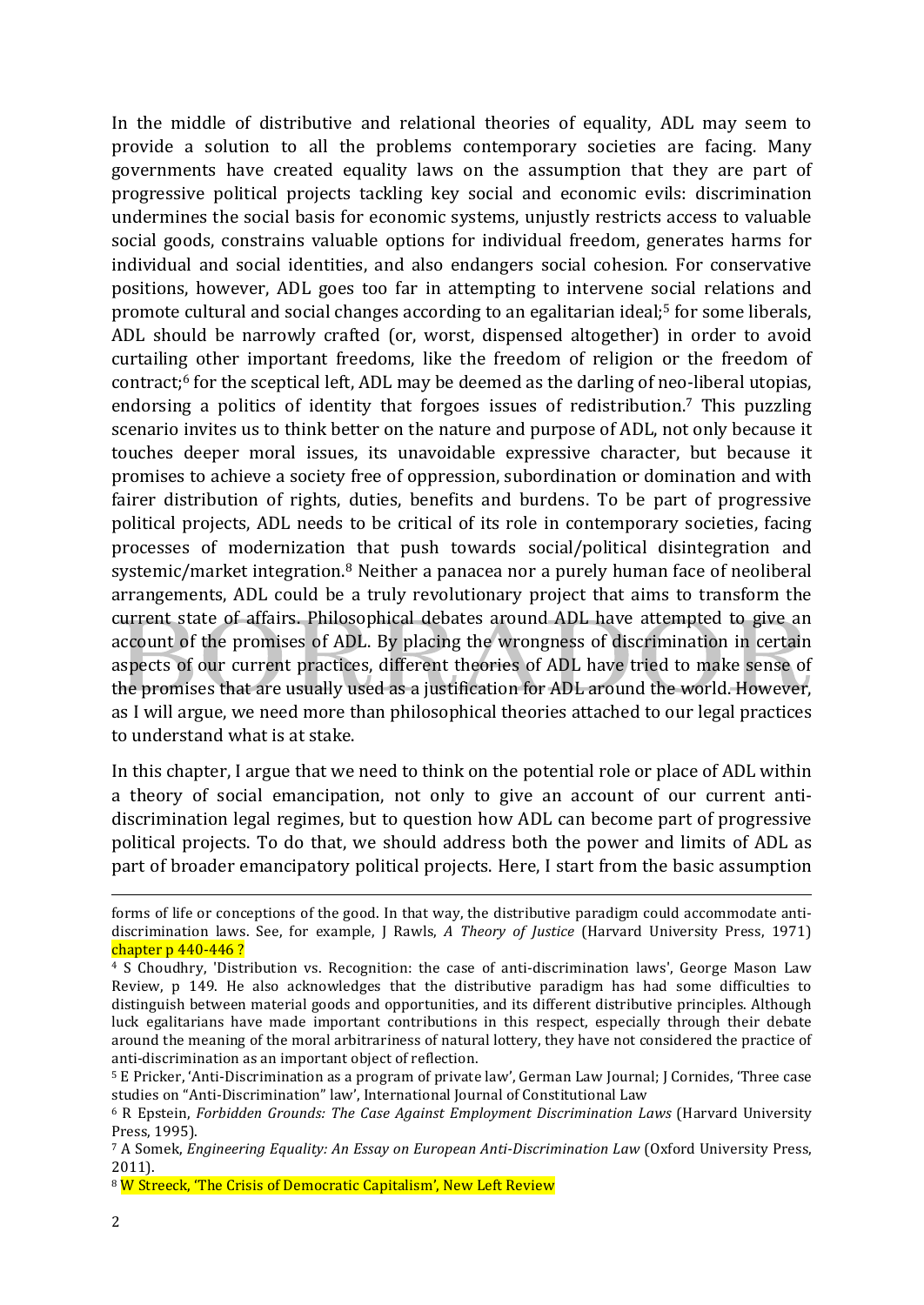that even if ADL is not a solution to every social problem, it is more revolutionary than what its critics sustain. In concrete, I argue that the current debates around different theories of ADL have not addressed the feasibility of the promises of anti-discrimination legal regimes, neither attempted to provide reasons to place ADL within emancipatory political projects. How should we give a theoretical account of ADL if we understand it as part of a broader theory of social emancipation? What are the limits of the transformative potential of ADL? If ADL is not a solution to every problem, how should we understand the role of ADL in different spheres, such as the economy, culture and politics? Should ADL incorporate poverty, class or social origin as protected grounds if it is to serve broader emancipatory goals? What kind of economic harms can ADL properly address? How can we prevent ADL from being a mere legitimation mask to processes of marketization, balkanization or social disintegration? In sum, what is the truly revolutionary aspect of ADL that triggers reaction from different constituencies? These are the questions that motivate this chapter. To attempt an answer to these questions, I will supplement debates around the philosophical foundations of ADL with insights from critical social theories, more specifically, with the theory of social justice developed by Nancy Fraser. Although she has never specifically addressed ADL, there are many arguments in her writings to rationally reconstruct the potential place of ADL in her work. Within her theory, we can read ADL as an anti-misrecognition device and display its transformative potential. Borrowing from André Gorz, and considering Fraser's contribution, we could label ADL as a paradigmatic case of 'non-reformist reform'.9

This chapter is structured in the following way:

## **The Philosophical Attraction of ADL**

It has been already a while since theories of ADL have abandoned the idea that what is required to eliminate discrimination is a demand for consistent treatment, that is, to ensure the impartial application of the law to all the regulated subjects. Moreover, even if comparison is still important, both practically and conceptually, theories of ADL have gone way beyond the analysis of a mere requirement of anti-discrimination courts to act in a rational way.<sup>10</sup> If consistent treatment would be all what ADL demands, then we could have done the same with the constitutional/formal equality clauses that have been present in our legal systems for more than two centuries. The incorporation of protected grounds, usually after long struggles of social movements, demanded theoretical debates about what is the value that stands in the background of a comparative exercise.<sup>11</sup> Thus, the expansion of ADL required a theoretical exercise beyond formal equality. In philosophical terms, this would require an inquiry into 'the basis for people's entitlements to equal amounts of something, be it welfare or resources or political influence or, at a more fundamental level, consideration or moral

<sup>&</sup>lt;sup>9</sup> A Gorz, *Strategy for Labor* (Beacon Press, 1967); N Fraser and A Honneth, *Redistribution or Recognition?*: *A political-philosophical exchange* (Verso, 2003), p 79.

 $10$  S Goldberg, 'Discrimination by Comparison', Yale Law Journal

<sup>&</sup>lt;sup>11</sup> As put by Reaume, 'perhaps counter-intuitively, an equality claim does not directly appeal to equality itself as its foundation, but rather to some other value implicated in the distribution of the benefit at issue.' 'Dignity, Equality, and Comparison', in *Philosophical Foundations of Discrimination Law*, p 9.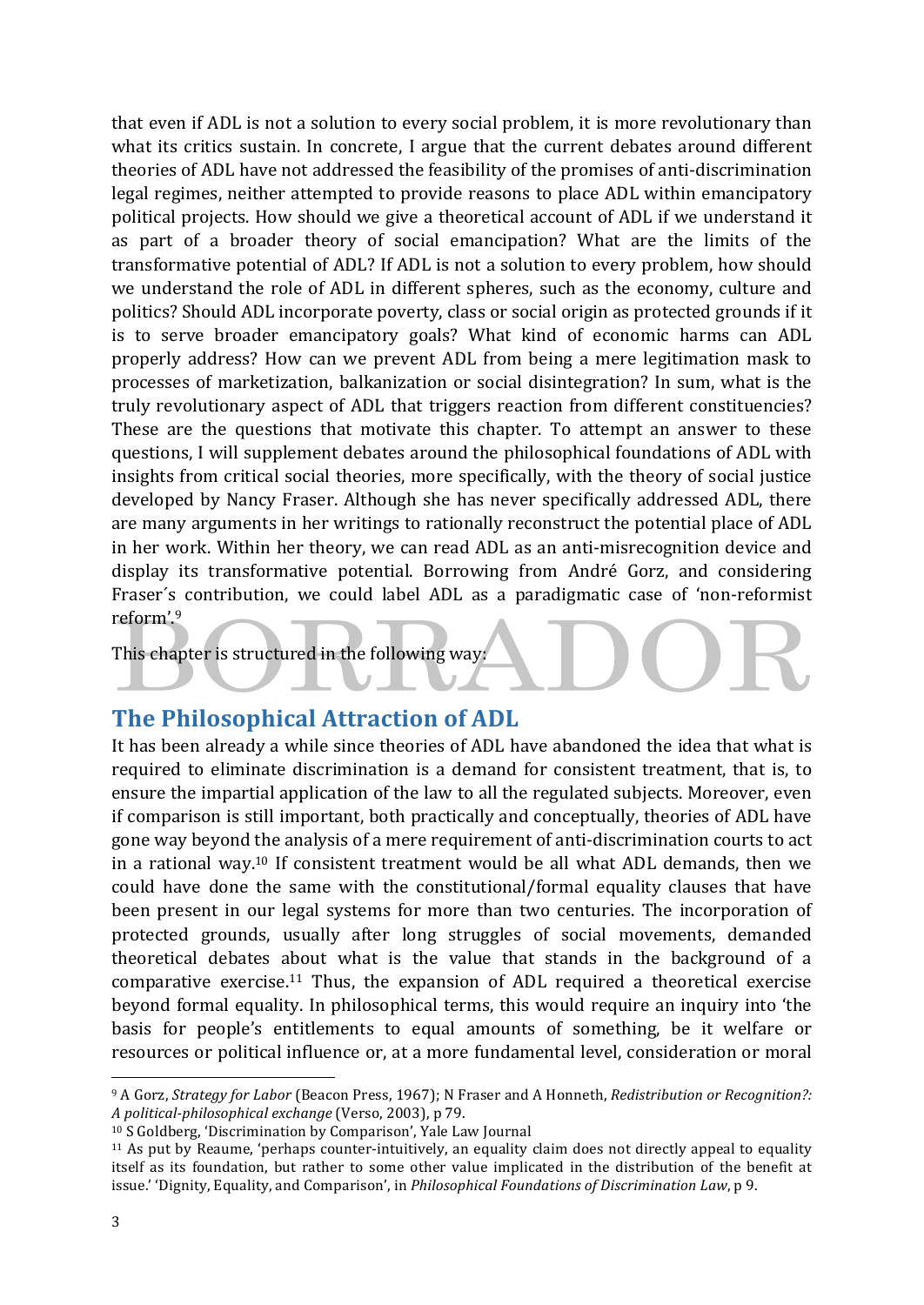authority or something  $else'.<sup>12</sup> For anti-distribution scholarship, this movement$ towards philosophical foundations of ADL required us to focus on the wrongness of discrimination and on the reasons that ultimately justify having a whole set of legal regulations to tackle discrimination. In other words, on what is what makes, in certain spheres, discrimination on certain grounds and not others as wrongful and an object of legal regulation.

In the beginning, political philosophy understood discrimination law as an area of law that dealt with animus, prejudice or unwarranted contempt of the discriminator, therefore as having almost no interest from a philosophical perspective. Indeed, formal equality clauses, as guarantees of non-arbitrariness, were considered enough protections against contempt or irrational proxies held by the discriminator.<sup>13</sup> Since the emergence of philosophical theories of distributive justice, the distributive paradigm worked around the nature and value of equality as a distributive matter, and discrimination law had no space in that area of thought. Understood as dealing with mental states, discrimination was far away from discussions of distributive justice: 'it is wrong because of the attitudes or beliefs that motivate it, not because of how it distributes any particular kind of good between people.'<sup>14</sup> At the most, this psychologized version of ADL was of interest for social sciences, and it was expressed in the early enactment of hate crimes: discrimination is an isolated case of intentional or conscious evil that should be addressed through the means of criminal law, but it is not a broader social problem that can erode our commitments with the value of equality before the law.<sup>15</sup> Although this theories still have some traction, for example, when considering the availability of legal defences or in crafting proper deterrence incentives, the discussion around the wrong of discrimination has been displaced.<sup>16</sup> The emergence of the doctrine of implicit bias, the incorporation of indirect discrimination clauses, or the need of ADL to structurally address the stigma, stereotype or prejudice against certain social groups, has expanded our understanding of discrimination and has made it much more difficult to theorize it.<sup>17</sup> With the current shift towards relational equality, theories of ADL are required to deal with both distributive and relational dimensions, complicating the answer to the question of 'which of the many morally troubling features of discriminatory acts and policies render them wrongful or unfair'.<sup>18</sup>

Having abandoned mental state theories of ADL, which place the wrongness of discrimination on the attitudes, intentions or feelings of the discriminator, several

<sup>14</sup> S Moreau, 'Equality and Discrimination'

 $12$  I Carter, 'Respect and the Basis of Equality', pp 538-539.

<sup>&</sup>lt;sup>13</sup> In contrast, rational proxies could initially pass the test of mental-based theories of ADL: for example, if employers rely on sex as a proxy for physical performance, they would be justified in hiring more men than women if that skill is relevant for job performance. If there is no intentional discrimination, mentalstate theories of ADL judge the rationality of the judgement.

<sup>&</sup>lt;sup>15</sup> A Dulitzky, 'A Region in Denial: Racial Discrimination and Racism in Latin America', in S Oboler and A Dzidzienyo (eds.), *Neither Enemies nor Friends: Latinos, Blacks, Afro-Latinos* (Palgrave, 2005).

Authors:; T Katerí Hernández, *Racial Subordination in Latin America: The Role of the State, Customary Law,* and the New Civil Rights Response (Cambridge University Press, 2014); *Hate Crimes in Europe* 

 $16$  For some scholars, the operation of anti-discrimination law in the U.S. is the paradigmatic example of mental state theories of ADL that require the victim to prove intent. REFERENCE.

<sup>&</sup>lt;sup>17</sup> Moreau, 'Equality and Discrimination'

<sup>&</sup>lt;sup>18</sup> Moreau, 'Equality and Discrimination'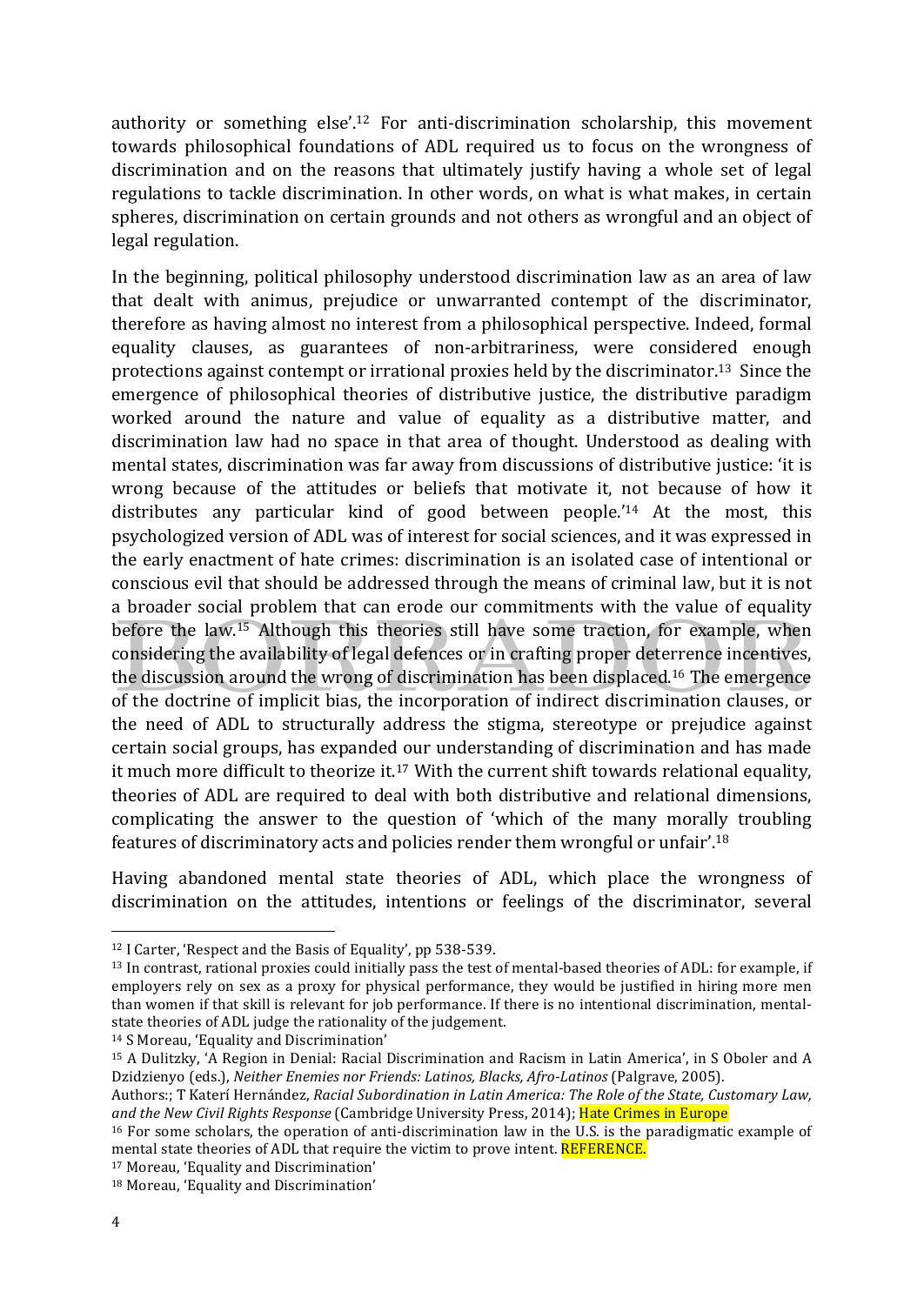theories have proposed alternative answers (recognition-based, prioritarian, and freedom-based theories). In general, those who place the wrong of discrimination in victims' well-being, see ADL as a tool of distributive justice, because they are unjustly denied something which is valuable, either jobs, services, incomes or other goods; others, who endorse recognition-based or expressive theories, see ADL as an instantiation of relational equality.

Recognition-based theories of ADL argue that the wrongness of discrimination consists in the lack or failure of recognition of the victim. Within these theories, some scholars highlight the expressive harms of discrimination, so they focus their analysis in the messages expressed by a policy or act regardless of whether they are consciously or unconsciously avowed.<sup>19</sup> In that way, they expand their analysis of discrimination to factors like social conventions and public perceptions of the meanings and symbolic effects of the cases under consideration.<sup>20</sup> Other scholars who endorse recognitionbased theories of ADL argue that the wrongness entail the failure to recognize the victim's full standing as a person, a denial of her equal moral worth, or a violation of personal dignity.<sup>21</sup> In general, recognition-based theories start their analysis of the wrongness of discrimination from instances of direct discrimination, where the protected ground is explicitly used in the reasoning of the discriminator, or where the failure of recognition can be derived from a consideration of the context of the case. However, cases where a trait not explicitly included among protected grounds is considered direct discrimination because of the close connection with an included ground shows us that the difference between direct and indirect discrimination has been blurred regarding the lack or failure of recognition.<sup>22</sup> The way in which pregnancy was considered sex discrimination is a case in point.<sup>23</sup> But what about those cases of indirect discrimination where there is no lack or failure of recognition? While some scholars argue that these are derivative forms of injustice that compensate for past discrimination, others argue that there are moral reasons to prohibit indirect discrimination although it is not unjust or wrongful.<sup>24</sup> If direct discrimination is the paradigmatic case of wrongful discrimination for its failure of recognition, indirect discrimination involves redistributive concerns, which implies imposing duties to those private actors that control the access to valuable goods or opportunities like jobs,

<sup>&</sup>lt;sup>19</sup> E Anderson and R Pildes, 'Expressive Theories: A General Restatement', Unniversity of Penssylvania Law Review; D Hellman, *When is Discrimination Wrong?* (Harvard University Press, 2008).

 $20$  Allowing the claimants to present the context of the case to trigger a shift of the burden of proof has been an innovative tool to bring these factors into account. Also, the standard of evidence for civil cases has allowed bringing the social context to decide on the demeaning message of discriminatory acts. F Muñoz, 'No a "separados pero iguales": un análisis del derecho antidiscriminación chileno a partir de su primera sentencia', Estudios Constitucionales 11:2.

<sup>&</sup>lt;sup>21</sup> B Eidelson, 'Treating People as Individuals', in *Philosophical Foundations of Discrimination Law* (Oxford University Press, 2013); A McColgan, Discrimination, Equality and the Law (Hart, 2014); D Reaume, 'Discrimination, Comparison and Dignity', in S Moreau, D Hellman (eds.), *Philosophical Foundations of Discrimination Law* (Oxford University Press, 2013); P Shin, 'The Substantive Principle of Equal Treatment', Ratio Iuris.

<sup>&</sup>lt;sup>22</sup> Moreau, 'Equality and Discrimination'

<sup>&</sup>lt;sup>23</sup> Comparative Discrimination Law

<sup>&</sup>lt;sup>24</sup> Hellman, *When is Discrimination Wrong?*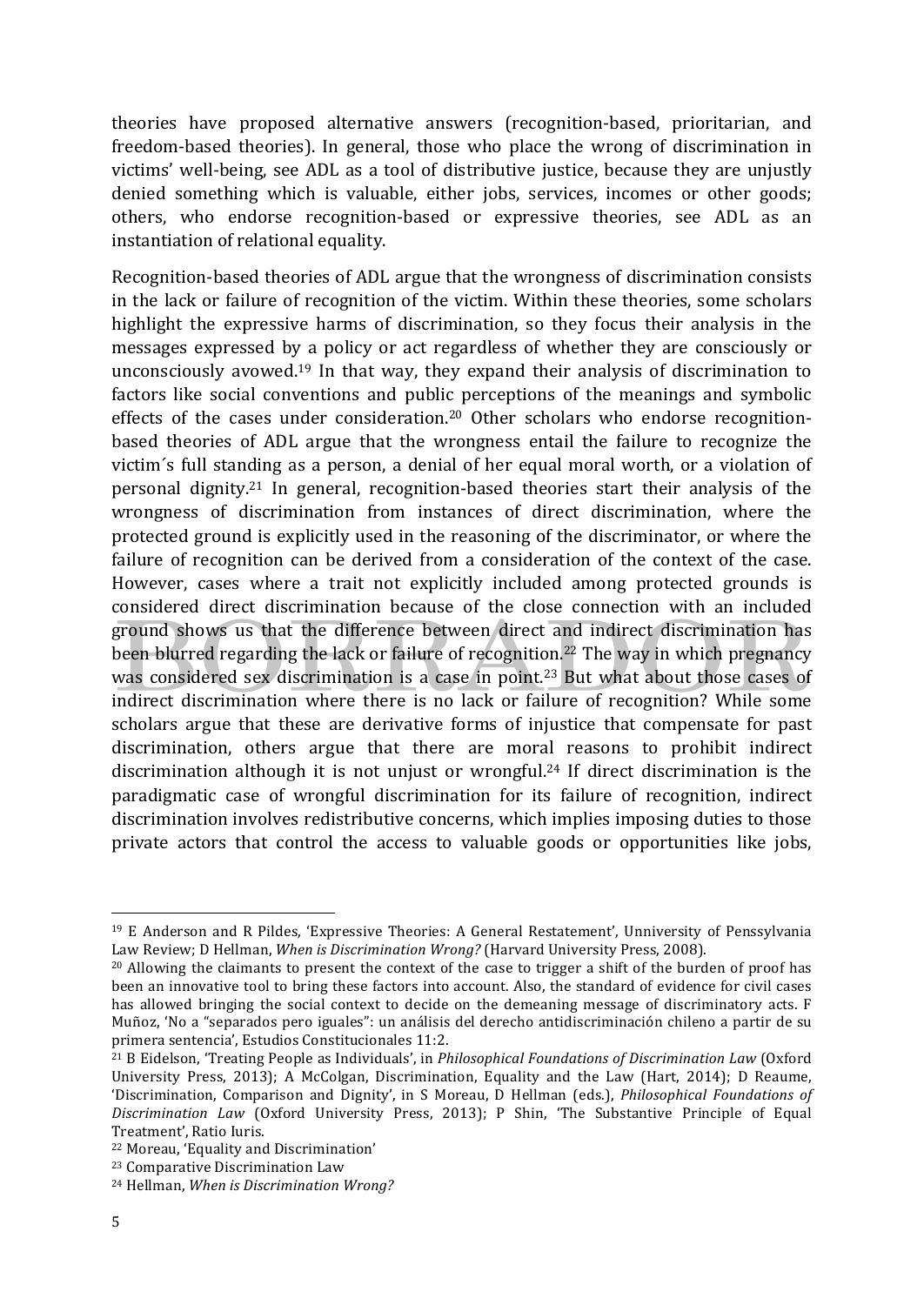services, education or other resources.<sup>25</sup> The 'structural turn' of anti-discrimination law, then, would not be strictly about justice issues, but about engineering equality through the public and private sectors.<sup>26</sup>

For its part, prioritarian theories argue that there are several reasons to justify ADL as a way to redress disadvantage and alleviate the well-being of those who are worst off.<sup>27</sup> Indeed, these theories focus on the effects of discrimination on its victims, which are usually denied important means to support an individual's well-being. Some of these scholars working within prioritarian theories start their reflection on the basis of a 'general moral theory according to which the right action is the action that maximizes moral value', and so they claim that ADL is a particular instantiation of the moral duty to alleviate those who are worst off, especially in circumstances where they are deserving.<sup>28</sup> Thus, ADL is seen as an issue of distributive justice, especially when what it is at stake in discrimination cases is the access to resources, opportunities and welfare. Direct and indirect discrimination are equally wrongful instances of disadvantage that should be redressed through ADL as an instrument of redistribution. However, the method of these scholars seems to be at odds with the way in which the operation of our anti-discrimination laws have shaped our social morality views on what is the injustice of discrimination. As put by Sophia Moreau, discrimination

is arguably different from certain other moral wrongs, such as failing to keep promises (...). We could imagine developing a detailed and accurate conception of what a promise is and why it is morally important to keep promises even without consulting contract law (...) But it is arguable that our shared public views of what discrimination is and why it is unjust have, in large part, been shaped by domestic and international antidiscrimination laws over the past fifty years.<sup>29</sup>

Hence, in contrast with prioritarian-desert theories of ADL, the legal practice of antidiscrimination laws does not seem to accommodate judgments of desert in discrimination cases: indeed, these kind of cases do not address whether the victims of discrimination usually deserve or not the treatment they received, but whether that treatment was discriminatory. At the same time, ADL has been reluctant to address socio-economic disadvantage, incorporating poverty, class or income as protected grounds, and so rejecting the idea that ADL should be always modified according to our moral prioritarian duties towards those who are worst off. If our practice should comply with what these value-maximizing theories of ADL prescribe, discrimination

<sup>&</sup>lt;sup>25</sup> M Selmi, 'Indirect Discrimination and the Anti-Discrimination Mandate', in *Philosophical Foundations of Discrimination Law* (Oxford University Press, 2013).

<sup>&</sup>lt;sup>26</sup> S Bagenstos, 'The Structural Turn and the Limits of Anti-Discrimination Law', California Law Review

 $27$  In general, prioritarian theories move away from grounding ADL in the value or principle of equality. Indeed, as has been pointed out by Thomas Scanlon, "The idea that equality is, in itself, a fundamental moral value turns out to play a surprisingly limited role in my reasons for thinking that many of the forms of inequality which we see around us should be eliminated" (202).

<sup>&</sup>lt;sup>28</sup> Moreau, 'Equality and Discrimination; K Lippert-Rasmussen, *Born free and equal: A philosophical inquiry into the nature of discrimination* (Oxford University Press, 2014); R Arneson, 'Discrimination, Disparate Impact, and Theories of Justice', in *Philosophical Foundations of Discrimination Law* (Oxford University Press, 2013).

<sup>&</sup>lt;sup>29</sup> Moreau, 'Equality and Discrimination'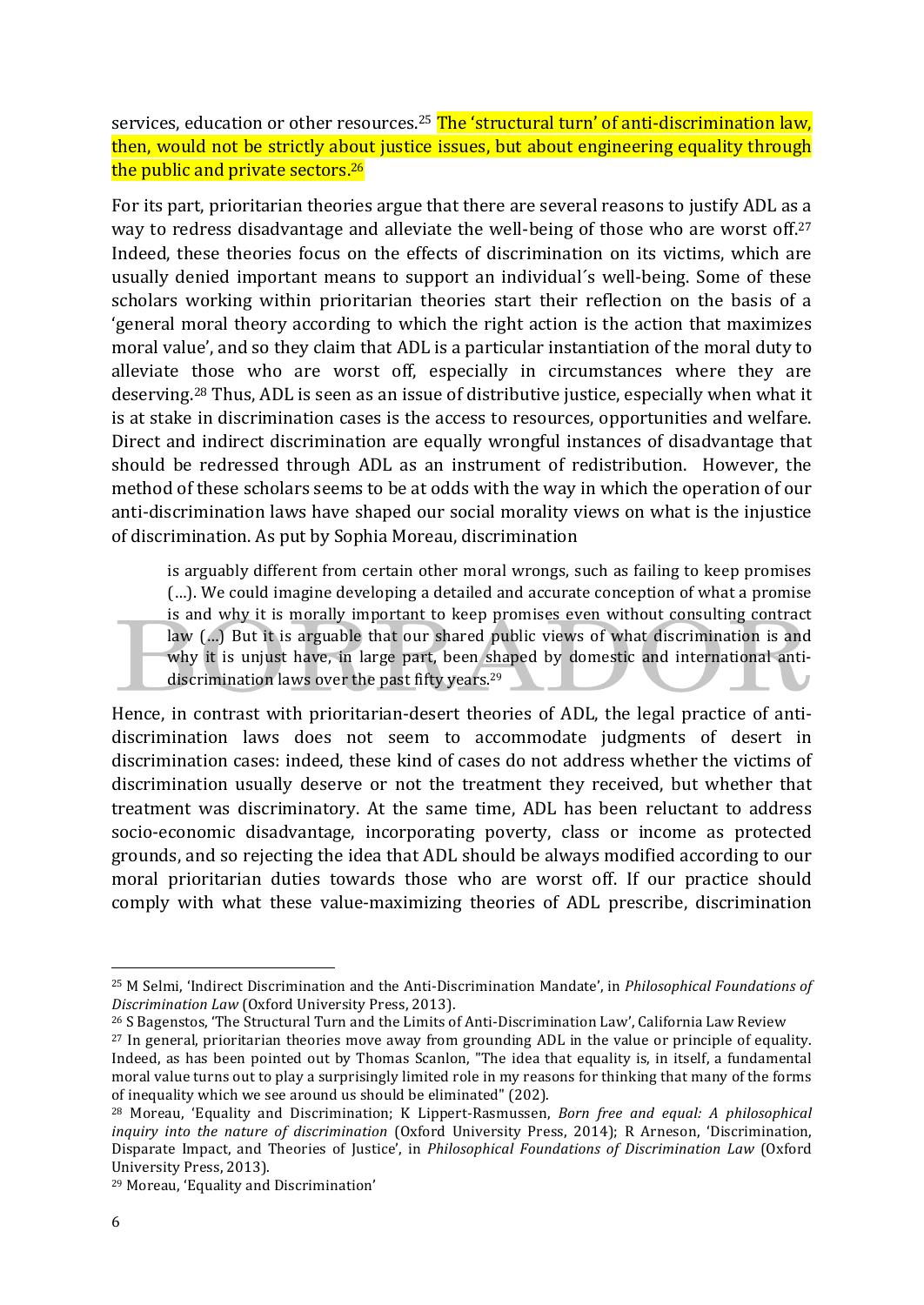cases would be really judging something very different, where judgments of desert would transform ADL in an engineering tool of social policy to eliminate disadvantage.

Liberty or freedom-based theories argue that discrimination is a violation of an individual liberty, independently of what others possess.<sup>30</sup> For Sophia Moreau, discrimination entails a violation of our interest in 'freedoms to have our decisions about how to live insulated from the effects of normatively extraneous features of us, such as our skin color or gender.<sup>'31</sup> In this way, discrimination works akin to a tort, a personal wrong committed against an individual by another, 'wrongs which consist in unfairly disadvantaging someone because of a trait whose she really should not have had to bear'.<sup>32</sup> Liberty-based accounts of discrimination law can also be understood as giving meaning to the basic principle to treat people with equal concern and respect, in the sense that in a liberal society we should all respect each other entitlements to decide about their lives in a way 'that is insulated from the pressures or burdens caused by certain extraneous traits.'33 Liberty-based theories attempt to overcome the problems of recognition-based theories that do not justify the wrongness of indirect discrimination in the same way as direct discrimination: as freedoms to decide on how to pursue our lives without the burden or costs imposed by normatively extraneous traits. In other words, as costs that should not be borne by the victims of discrimination, regardless of whether they have been victims of contempt or expressively demeaning attitudes. Thus, an employer that in good faith refuses to create part-time jobs, flexible work schedules, or that emphasizes attendance at work might be unjustly imposing costs on women's deliberative freedoms who should not bear the cost of a normatively extraneous trait such as gender.

Recently, and against the idea of attempting to capture the wrongness of discrimination in a single value, several scholars have supported pluralist theories of ADL. They argue that the wrongness of discrimination, when considering the practice of our antidiscrimination laws, is not reduced to a single value, so it is a theory of discrimination law 'which gives some role to the absence of social subordination, some role to the protection of freedoms, and some role to the effects of discrimination on people's wellbeing, particularly the well-being of those who are worst off<sup>', 34</sup> At the beginning of his *Theory of Discrimination Law*, Tarunab Khaitan borrows from HLA Hart to distinguish two different questions that we may pose when inquiring into the nature of a discrete area of law: distributive and purposive questions.<sup>35</sup> Purposive enquiries address the

<sup>&</sup>lt;sup>30</sup> J Raz, *The Morality of Freedom* (Oxford University Press, 1986); the right to be treated as individuals  $\left[\frac{\text{Edelson}}{i}\right]$ ?; A general interpretation of anti-discrimination laws and its emergence in the employment context relates the principle of non-discrimination with the principle of merit: 'the driving force of behind anti-discrimination laws  $(...)$  is a concern for the fair treatment of individuals according to criteria of merit.' S Choudhry, 'Distribution vs. Recognition: the case of anti-discrimination laws', p 154.

<sup>&</sup>lt;sup>31</sup> S Moreau, What is Discrimination?', Philosophy and Public Affairs, p 147

<sup>&</sup>lt;sup>32</sup> Moreau, 'Equality and Discrimination'

<sup>33</sup> Moreau, 'What is Discrimination?', p 149. For Yoshino, liberty-based claims are a way in which courts can deal with what he calls 'pluralism anxiety', the idea that group-based equality claims may derive in process of balkanization. Indeed, he describes how the U.S. Supreme Court has been using individual liberty claims under the due process clause of the Fifth and Fourteenth Amendments as the new equal protection clause. K Yoshino, 'The New Equal Protection', Harvard Law Review 34 Moreau, 'Equality and Discrimination'

<sup>&</sup>lt;sup>35</sup> T Khaitan, *A Theory of Discrimination Law* (Oxford University Press, 2015)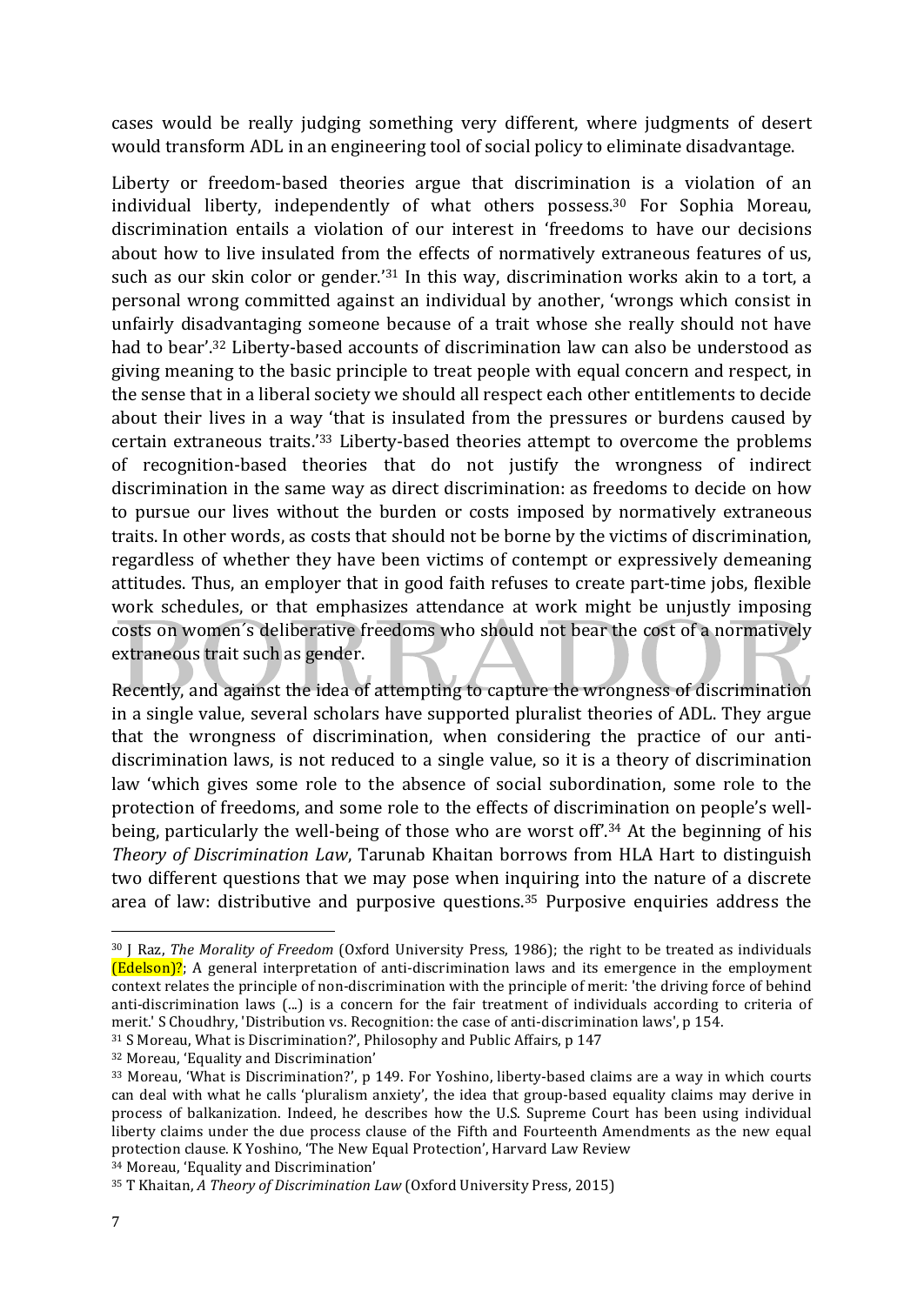general justifying aim of ADL, what is the point of redressing some forms of discrimination through the means of law; distributive questions, for its part, emerge because we already have a regime of ADL, and are placed at an intermediate level of enquiry ('between systemic concerns and evaluation of particular disputes'), which

seeks to understand the different tools that the law employs: the prohibition on direct and indirect discrimination and discriminatory harassment; the role of comparators; the requirement of fault; provision for reasonable accommodation and affirmative action; and the possibility of justification. $36$ 

Although these two questions are closely related, theorists should clarify what question they are addressing, in order to understand their relations, for example, on the way in which particular distributive tools may be tuned towards more systemic concerns. Within this distinction, Khaitan pursue his pluralist theory of ADL, which combines his prioritarian-sufficientarian view of the purpose of ADL (the elimination of systemic disadvantage that endangers the possibility of human autonomy), with a freedom-based view that also considers discrimination as a personal wrong that imposes 'costs on membership of groups whose membership is morally irrelevant.<sup>'37</sup> Sophia Moreau, for her part, abandoning her original claim to give an account of ADL uniquely based on the violation of an individual right to deliberative freedoms, endorses a pluralist account that promises to capture the different strands of discrimination: 'we do care very much about giving people deliberative freedoms in certain contexts; but we also care just as deeply about eliminating subordination and eliminating relative disadvantages between social groups.'38

A combination of different theoretical accounts seems interesting, and these scholars have provided ways in which these moral reasons interact, in order to address the potential arbitrariness in accommodating the different reasons that justify ADL.<sup>39</sup> Maybe pluralists theories have achieved the best we can hope from theory: 'apparently incompatible theoretical explanations (...) all have captured some essential truth about discrimination law (although none can explain everything on its own).<sup>'40</sup> However, we are not entirely clear of how can we institutionally articulate these theoretical accounts to capture the different strands of current anti-discrimination laws. One possibility is to distinguish several facets or dimensions of current anti-discrimination laws within

<sup>&</sup>lt;sup>36</sup> T Khaitan, *A Theory of Discrimination Law* (Oxford University Press, 2015) p 10

<sup>&</sup>lt;sup>37</sup> T Khaitan, *A Theory of Discrimination Law* (Oxford University Press, 2015) 168

<sup>38</sup> Moreau, 'Equality and Discrimination'. Nevertheless, in 'What is Discrimination?', she already acknowledged the possible deficiencies of a purely liberty-based account of ADL: 'One area that requires further explanation is how this view of the personal wrong involved in discriminatory actions might be conjoined with an account of the harms or injustices that are suffered by each of the groups marked out by grounds of discrimination. It may be that some anti-discrimination laws-and in particular, the requirements prohibiting disparate impact- are also designed to rectify injustices suffered by these groups.' p 178.

<sup>39</sup> As put by Moreau, the different theories 'do not give us quite the same kinds of reasons, and so they do not work in quite the same way, from a moral standpoint: freedom and equal standing seem to ground a personal duty from the discriminator to particular victims, whereas the general goal of raising the level of those groups who are worst off seems to give us a more general moral reason to perform certain actions, without necessarily generating a claim to any particular goods on the part of particular individuals.' Moreau, 'Equality and Discrimination',

<sup>&</sup>lt;sup>40</sup> T Khaitan, *A Theory of Discrimination Law* (Oxford University Press, 2015) 10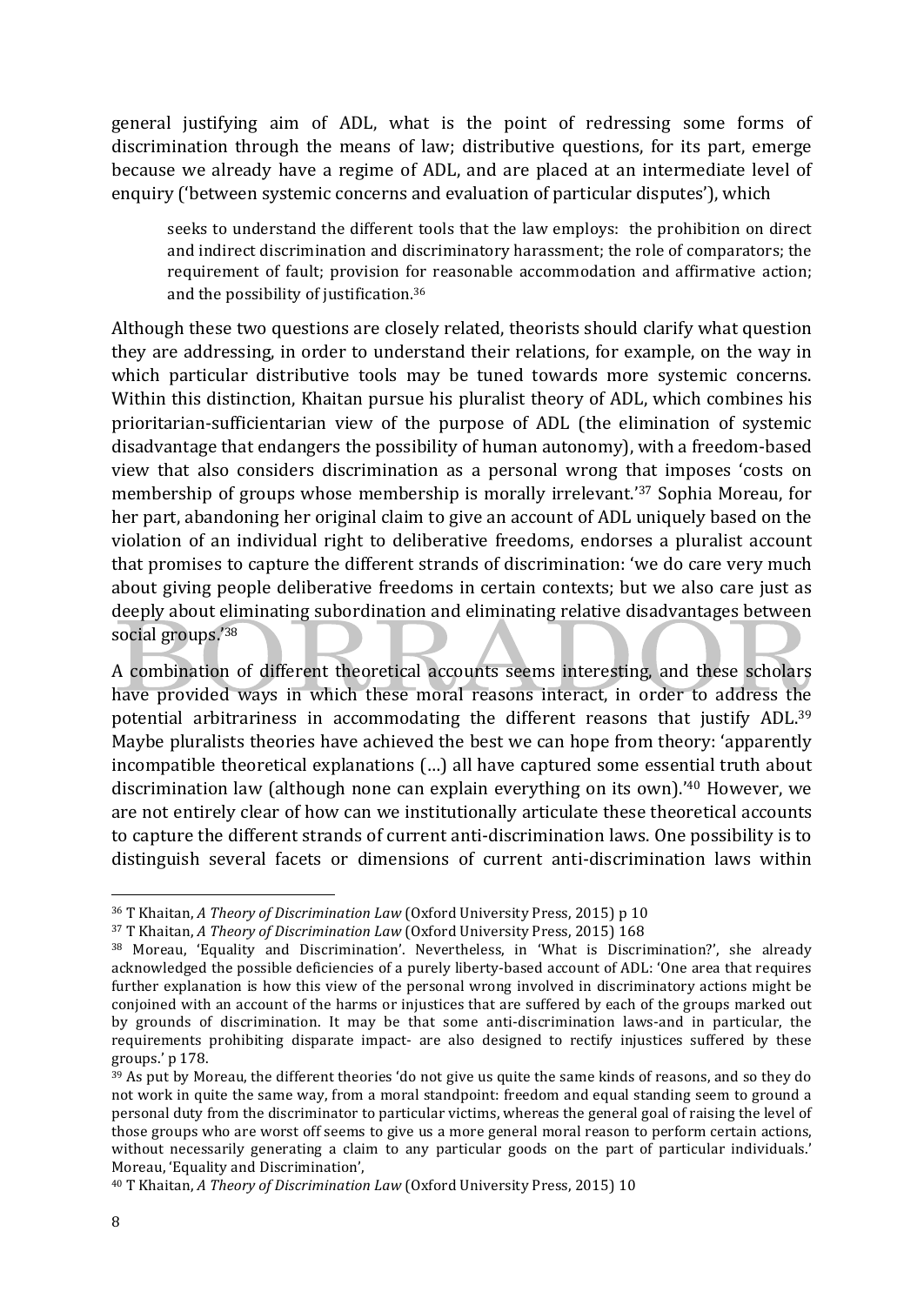pluralist theories, and provide a compartimentalized explanation of the operation of sophisticated institutional programs of regulation. For example, we may explain direct and indirect discrimination as addressing the same personal wrong, because we understand that we are unjustly imposing costs on group membership for the victims; however, at the same time, we can distinguish between the different defences that may be available for defendants in both cases, as direct discrimination usually involves an explicit lack of recognition or egregious expressive harms, while indirect discrimination may be understood as the legislative imposition of duties on the hands of those who control valuable goods that determine our socio-economic position. Also, we may distinguish between the judgement of the wrong of discrimination, that answers the legal question of who should be held responsible for a discrimination claim, and the desirability of using ADL to eliminate systemic disadvantage against certain social groups, which is expressed in the remedial parts of adjudication that frequently attempt to extend the impact of the case beyond the involved parties.

The abovementioned theories have been looking for 'a coherent normative foundation upon which discrimination law can securely rest.'<sup>41</sup> They have been criticized because there are several aspects of the surface structure of anti-discrimination laws that are not explained by the preferred normative foundation, even when we have considered those aspects as morally desirable. How can we explain the fact that we consider indirect discrimination as something to be redressed even when the discriminatory act shows no demeaning expressive message? How can we explain the fact that ADL also protects individuals who are not among disadvantaged groups if the discriminatory act cannot be considered as a serious threat against their individual freedoms? In a way, the whole theoretical enterprise is about dealing with aspects of our current antidiscrimination laws that we consider important. The look for the right balance between what the practice shows us and what we think ADL should be doing is a plausible theoretical enterprise. An acknowledgment that the relationship between law (as it is) and morality is mutually constitutive has been one of the main contributions of the current philosophical debate: it is not only that our practice should match our previous moral agreements, but that our practice can inform, both practically and theoretically, our moral reasoning. It is precisely by exploiting this relationship that pluralist theories have been developing the most interesting accounts of ADL, reaching closely to what I am trying to do in this chapter by reconnecting ADL not only with issues of morality, but with broader issues of critical social theory. For example, when Moreau addresses the critiques against recognition-based theories of ADL that ground the wrongness of discrimination in a failure of recognition of the victim's full standing in society, or in acts that express demeaning messages that effectively lowers one's social status, she interprets that wrongness as 'fundamentally about the absence of subordination'. She then reckons.

We need a theory of social subordination, of what it is for individuals and groups to have a certain status in society, of how exactly this status can be lowered, and of when such lowering counts as unfair domination or subordination. And providing this will, I think, require these theorists to think more about the role of groups in discrimination. You

<sup>&</sup>lt;sup>41</sup> T Khaitan, *A Theory of Discrimination Law*, 6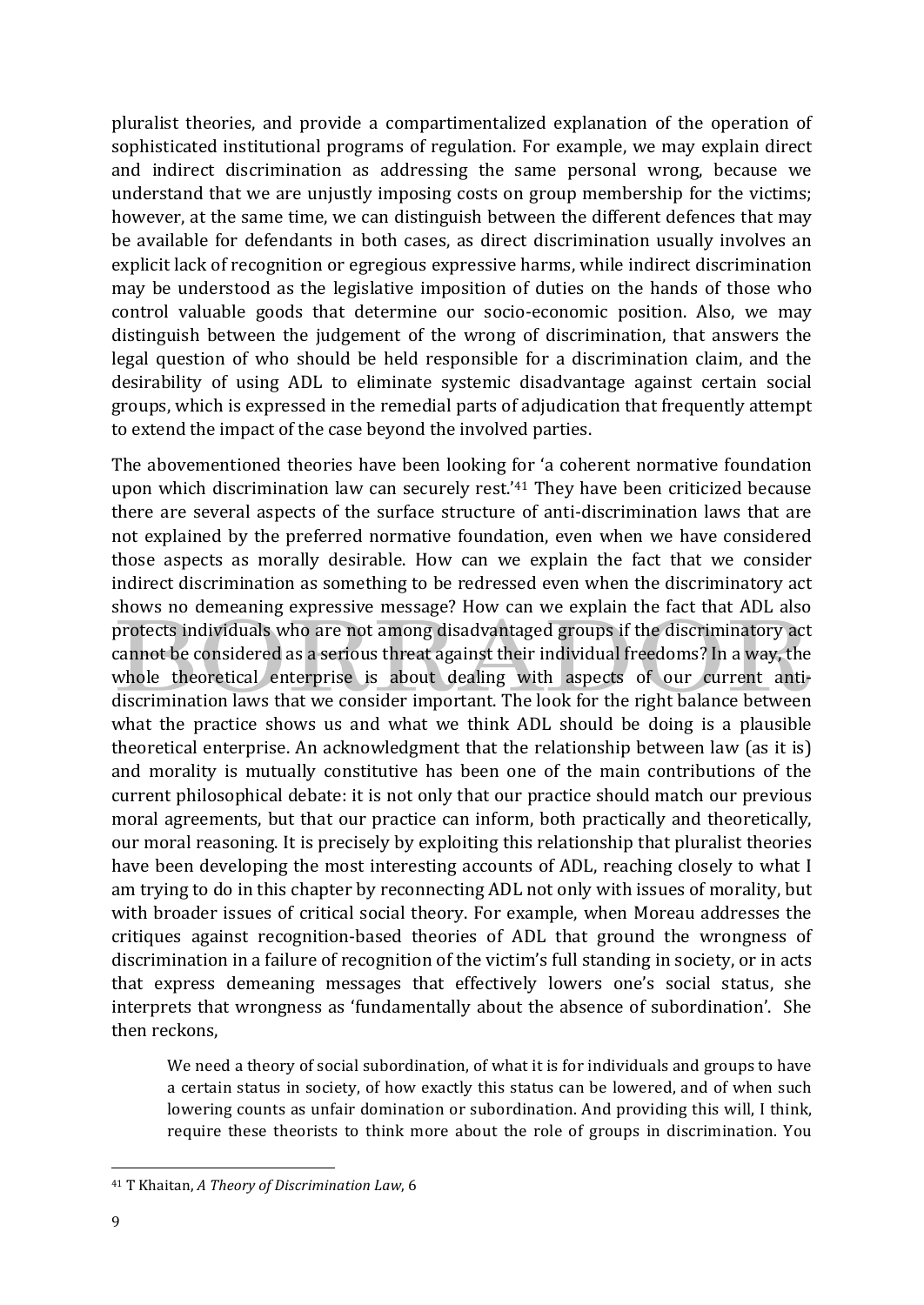cannot subordinate an individual, qua individual: you can only subordinate qua member of some group or some presumed group. And in fact the law recognizes this, and this is in part why the protected traits are not idiosyncratic personal traits, but traits that tend to mark out broader social groups. Recognition theorists owe us a more distinct account of what these groups are and of how they are subordinated.<sup>42</sup>

By looking into the practice with pluralist lens, we may acknowledge that the purposive question around ADL requires elements that go beyond a relationship between law and morality. Maybe a whole picture of the practice tells us that social movements see ADL as a truly encompassing project that addresses several problems faced by disadvantaged groups and reserve a place for it within a broader movement towards social emancipation. And maybe that is what people expect or what governments promise when a particular ADL is enacted.

Debates around philosophical foundations of ADL have not addressed the conditions for ADL to be an emancipatory project of social change. Initially, this question may fall towards the purposive inquiry, which 'engages with overall systemic concerns: why do we have a system of discrimination law at all? What, indeed, is the point of this area of law?'<sup>43</sup> The practice of ADL in several jurisdictions has proved quite challenging for the status quo and has been dubbed as a 'dangerous' instrument in the hands of social movements. Several equality laws have included clauses that prevent antidiscrimination claims to become the first step in a sliding edge toward broader legal reforms.<sup>44</sup> The fear of LGBTI movements using ADL as a way to strengthen their ability to push for egalitarian or same-sex marriage has warned various conservative decisionmakers globally.<sup>45</sup> As was highlighted at the beginning of the chapter, although ADL is not a solution to every social problem, either in relation to social or material inequality, it could prove quite emancipatory in the hands of those who have been disadvantaged and considered as second-class citizens for quite a while.

In order to make a purposive inquiry of the emancipatory character of ADL, we need to go beyond philosophical discussions, and draw from insights of critical social theory. For critical theory, theoretical works should not be decoupled with engaging with the practice and, moreover, with the commitment to transform the reality one is trying to understand. Nancy Fraser's theory of social justice offers us a way to link the philosophical foundations of ADL with a theory of social emancipation. Within this relationship, ADL can be viewed as an anti-misrecognition device that acknowledging its limits, can act as a non-reformist reform, which acknowledges its strengths.

<sup>&</sup>lt;sup>42</sup> Moreau, 'Equality and Discrimination'

<sup>&</sup>lt;sup>43</sup> T Khaitan, *A Theory of Discrimination Law*, p 10

 $44$  Chile (2011); Paraguay (bill); Mexico (2001); Equality Law UK (2010); Swedish Law?

<sup>45</sup> J Diez, *The Politics of Gay Marriage in Latin America* Argentina, Chile, and Mexico (Cambridge University Press, 2015), p XXXX; W Eskridge Jr., 'Backlash Politics: How Constitutional Litigation has advanced Marriage Equality in the United States', Boston University Law Review, p **XXXX**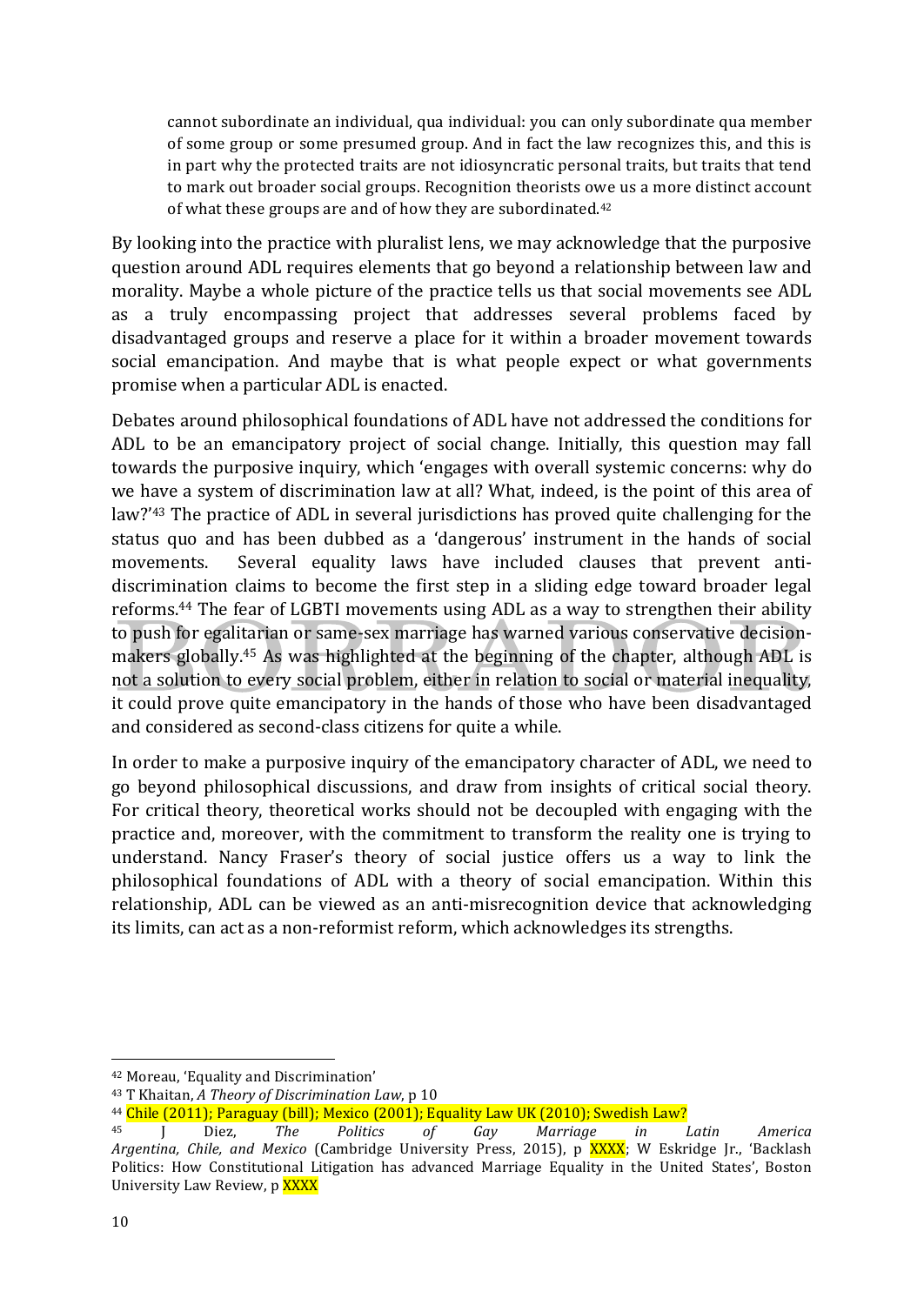# **The critical social theory of Nancy Fraser**

#### **Introduction: non-reformist reforms**

What do critical social theories contribute to the analysis of current forms of discrimination and the potential role of ADL in addressing/redressing it? This is the question that will guide us towards the analysis of the work of Nancy Fraser. In general, critical social theories work around the idea that what distinguishes itself from traditional theories is a practical aim towards human emancipation, that is, challenging domination or oppression and improving human freedom in all its forms. In order to do that, every critical theory combines philosophy and social sciences, and 'must explain what is wrong with current social reality, identify the actors to change it, and provide both clear norms for criticism and achievable practical goals for social transformation.'46 In the first part of this section, I will introduce the work of Nancy Fraser and then explain how she conceives the purpose of human emancipation in the current conditions of complex societies facing modernization processes. Then, I will reconstruct her views or thoughts on law. Finally, I will conclude by providing reasons, drawn from Nancy Fraser's theory of social justice, to consider ADL as an antimisrecognition device. 

Nancy Fraser is a critical theory scholar that has developed, in many different books and articles, a 'comprehensive critical theory of justice'.<sup>47</sup> Through a thoroughgoing debate with her critics, she has developed several premises of this influential theory of justice, in the midst of current post-socialist conditions.<sup>48</sup> In contrast with the Rawlsian approach, that bypasses an analysis of the concrete and different injustices that afflict contemporary societies, she starts from an empirically grounded social theory to develop her normative standard of participatory parity.<sup>49</sup> Moreover, and in contrast with other critical social theories, she advances a clear normative framework that orients attitudes towards the 'right struggles'.<sup>50</sup> Her critical theory is influenced by different intellectual sources, and the aim is to provide a comprehensive framework to understand and clarify the different struggles of our times. In several works, she uses the famous statement of Karl Marx on what should be the object of philosophy, which counts as a general definition of Critical Theory: 'the work of our time to clarify to itself (critical philosophy) the meaning of its own struggles and its own desires.'<sup>51</sup> She explicitly starts her analyses from what she calls 'folks paradigms of social justice', which are paradigms used by individual and collective actors in order to assess social

<sup>&</sup>lt;sup>46</sup> J Bonham, 'Critical Theory', Stanford Encyclopaedia of Philosophy

<sup>&</sup>lt;sup>47</sup> Rainer Forst, 'First things First', *Adding Insult to Injury* (Verso, 2008), p 310

<sup>&</sup>lt;sup>48</sup> The influence of Nancy Fraser's theory is widespread…examples (Philosophical Foundations of Discrimination Law, Julie Suk). EXPLAIN POST-SOCIALIST CONDITIONS.

<sup>&</sup>lt;sup>49</sup> Although Rawls, unlike Kant, did 'not seek to abstract moral theory from general facts about human nature and circumstances.' C Fried, 'Liberalism, Community, and the Objectivity of Values', Harvard Law Review, p 962.

<sup>50</sup> THE CRITIQUE AGAINST CRITICAL SOCIAL THEORIES FOR THEIR LACK OF NORMATIVE ORIENTATIONS. REFRENCE.

<sup>51</sup> K Marx, 'For a Ruthless Criticism of Everything Existing', in R. Tucker (ed), *The Marx-Engels Reader* (Morton, 1978), 15. Quoted In 'What's Critical About Critical Theory'; also later in *Fortunes of Feminism*.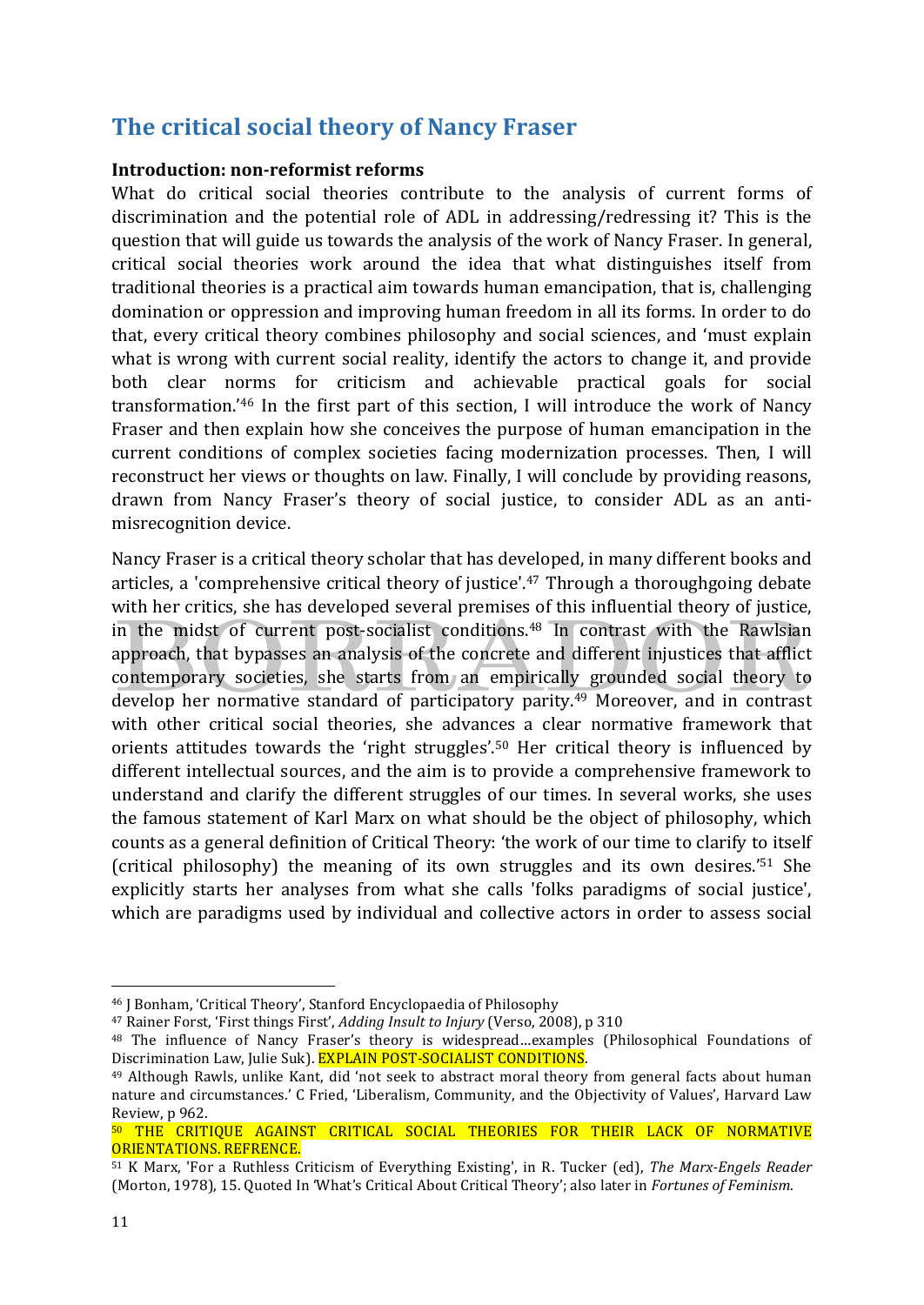and institutional arrangements.<sup>52</sup> In contrast to Axl Honneth, who claims that critical theory should avoid deriving its concepts from the activity and struggles of social movements, Fraser supports the general idea that social theory should start from concrete political experiences, as everything happens in discursively mediated contexts.<sup>53</sup> In her own words, '[a] critical social theory frames its research program and its conceptual framework with an eye to the aims and activities of those oppositional social movements with which it has a partisan -though not uncritical- identification.<sup>'54</sup> Indeed, her theory draws mostly from the struggles of feminist social movements, assessing to what extent do our critical theories 'serve the self-clarification of the struggles and wishes of contemporary woman'.<sup>55</sup> In this context, 'the folk paradigms of justice that constitute a society's hegemonic grammars of contestation and deliberation', are the starting point for Nancy Fraser's theory, although 'they do not enjoy any absolute privilege.<sup>'56</sup> In her famous debate with Axl Honneth, who endorses a subject-centered philosophy, in which moral psychology grounds, and constrains, social theory and moral philosophy, the method of the critical theorist becomes clearer, because it should assess the adequacy of 'folk paradigms of justice' from two independent perspectives: 'She or he must determine, first, from, the perspective of social theory, whether a society's hegemonic grammars of contestation are adequate to its social structure, and, second, from the perspective of moral philosophy, whether the norms to which they appeal are morally valid.<sup>'57</sup>

Within the first perspective, Fraser advocates for a social theory capable of analyzing the mutual imbrication of economy, culture and politics in contemporary societies, and avoid approaches such as substantive trialism (dissociation between each dimension), or economism/culturalism/politicsm (where the different dimensions are reduced to one). Instead, she adopts a 'perspectival trialism', that assumes that redistribution, recognition and representation are three analytical perspectives applied to social phenomena, 'which cut across institutional divisions'.<sup>58</sup> It is important to highlight that these are analytical distinctions within a theory that has been elaborated with a single

<sup>&</sup>lt;u> 1989 - Jan Samuel Barbara, margaret e</u> 52 For Fraser, these paradigms 'are transpersonal normative discourses that are widely diffused throughout democratic societies, permeating not only political public spheres, but also workplaces, households, and civil society associations. Thus, they constitute a moral grammar that social actors can (and do) draw on in *any* sphere to evaluate social arrangements.' N Fraser and A Honneth, RR, p. 207-208. Today, the principal 'folk' paradigms of justice are recognition, redistribution and representation.

<sup>53</sup> Fraser and Honneth, RR, pp 204-205.

<sup>54</sup> Fraser, 'What's Critical about critical theory?', in *Fortunes of Feminism*, p 19.

<sup>55</sup> *Fortunes of Feminism, pp. 19-20*; any of her works included in a *Feminist Reader*?

<sup>&</sup>lt;sup>56</sup> Fraser and Honneth, RR, pp 207, 208.

<sup>&</sup>lt;sup>57</sup> Fraser and Honneth, RR, p 208.

 $58$  Fraser & Honneth, RR, p 217; for the incorporation of politics as a third separate sphere of justice, see Nancy Fraser, 'Reframing Justice in a Globalized World'. The incorporation of 'politics' as a third domain of justice, or the analysis of misrepresentation as a separate form of injustice, has been celebrated as an innovation in Fraser's theory of social of social justice. This innovation stemmed from the analysis on how the grammar of contestation and deliberation has been altered with globalization (what she calls a '*Post-Westphalian* frame'): above and beyond first order questions of substance, like those addressed by redistribution and recognition, 'arguments about justice today also concern second-order, meta-level questions. What is the proper frame within which to consider first-order questions of justice? Who are the relevant subjects entitled to a just distribution or reciprocal recognition in the given case? Thus, it is not only the substance of justice, but also the frame, which is in dispute' (ibid., p. 72).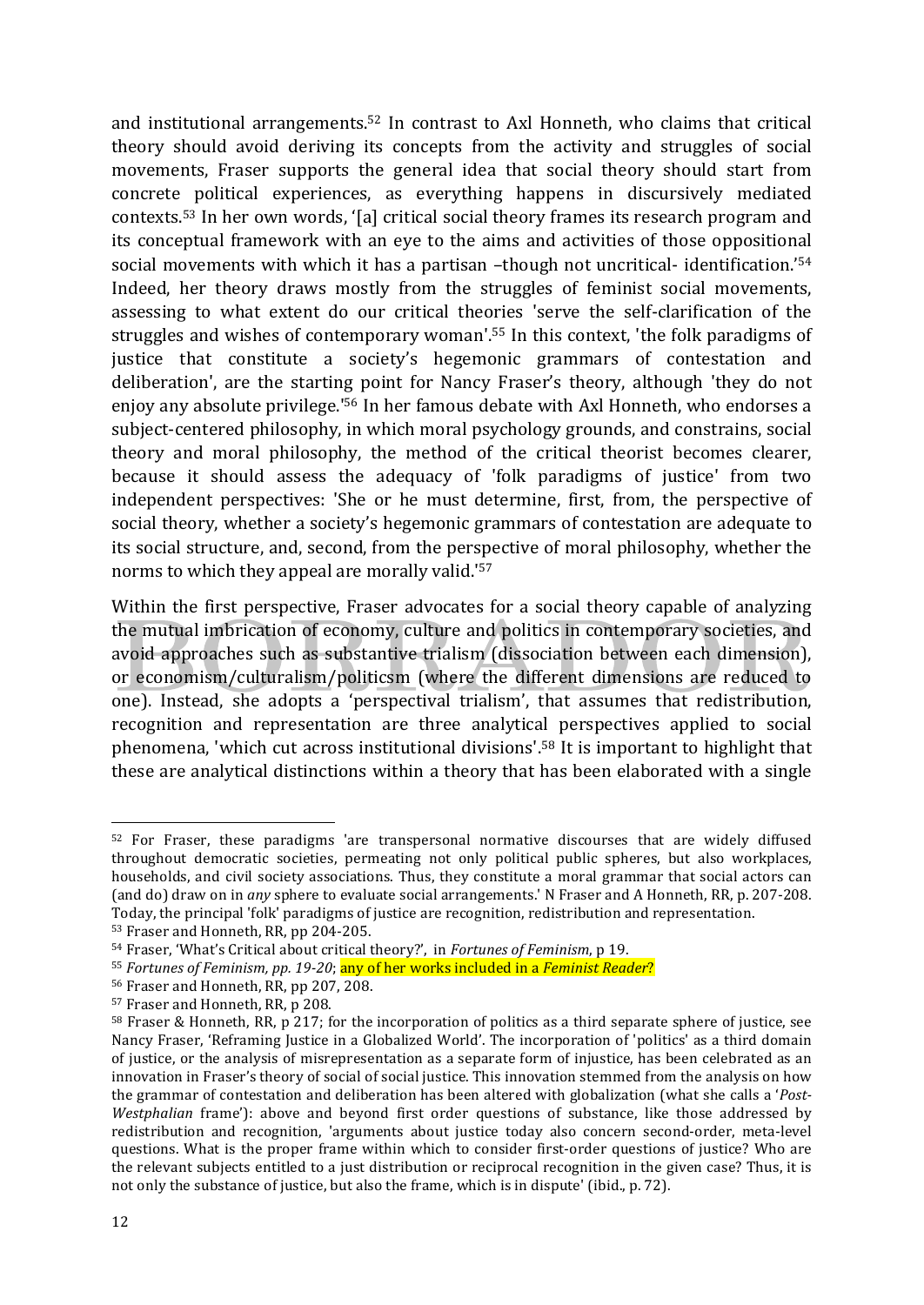purpose: to provide an evaluative framework to the struggles of our time.<sup>59</sup> In other words, these are not distinctions that pretend to mirror social dynamics or describe states of facts; instead, it is an approach for the social theorist who is working to offer guidance to the struggles of social movements. $60$ 

In the realm of moral philosophy, she offers a normative standard to distinguish between worthwhile desires and aims for the struggles of our age. Fraser's theory of social justice has been praised for offering a 'clear articulation of a normative framework', one of the best contributions to contemporary critical social theory.<sup>61</sup> In concrete, she proposes a standard of 'participatory parity', grounded in the idea that 'justice requires social arrangements that permit all members of society to interact with one another *as peers*.<sup>'62</sup>

In the current context of complex societies facing modernization processes that pull towards systemic integration, which in its turn endangers communicative practices of social integration, the question that emerges is how a theory of social justice like the one of Nancy Fraser can foster human emancipation.<sup>63</sup> A first remark is that, along with other critical theories, Nancy Fraser has been gradually developing scepticism towards grand theories, because of the pressure to say something on the demands and desires for human emancipation of concrete communities and social movements that are placed in particular points in history. The approach that unifies different critical social theories is to start 'with agents' own pretheoretical knowledge and self-understandings' and to

63 Highlight her Habermasian influence.

\_\_\_\_\_\_\_\_\_\_\_\_ 59 Several authors have wrongly interpreted Nancy Fraser's approach without considering that recognition and redistribution are different analytical perspectives. For example, Choudry criticized Fraser for adopting a group-based status recognition that 'sets to one side the notions of recognition that underlie egalitarian politics of redistribution, even if only as a simplifying device'. He does not take into account how she conceives the relations of intertwinement between the two, how in real life we usually experience both harms and, finally, how we can start thinking on a strategy to redress those harms towards emancipation. 'Redistribtuion vs. Recognition: the case of anti-discrimination laws', p 159. 60 Fraser and Honneth, RR, p. XXXXX

 $61$  C Zurn, 'Arguing over Participatory Parity', in *Adding Insult to Injury*, p. 148. This is a legacy of what is called the 'normative turn' that Habermas attempted to give to critical theory.

<sup>&</sup>lt;sup>62</sup> Fraser, 'Why Overcoming Prejudice is Not Enough', in *Adding Insult to Injury*, p. 84. The clear commitment of Fraser with liberal principles is explicit in the derivation of the principle of participatory parity from the universal principle of equal moral worth: 'the universalist norm of the equal moral worth of human beings requires ensuring all members of society the possibility of participating on a par with others. This in turn requires removing obstacles to participatory parity in whatever form they arise, including failure to recognize group difference' ( $p \, 87$ ). Indeed, her principle of parity of participation is a 'radical democratic interpretation of the principle of equal moral worth'. N Fraser, 'Reframing Justice in a Globalized World', p 73. Apparently, her standard of participatory parity endorses a thick (substantive) conception of justice, making her close to a deontological conception of liberalism. Although different from procedural liberalism, which centres on the institutional arrangements that grant democratic procedures, Fraser's approach acknowledges that participatory parity results from the accumulation of substantive standards that have been incorporated to the realization of equality. Fraser and Honneth, RR, chapter 3, p 230. Deontological liberalism (M Sandel, Rawls TJ chapter 9, C Fried, O O'Neill); is it committed to a distinction between the right and the good? How does she deals with the problems of conceiving rights as trumps? However, in contrast with Kantian deontological liberalism, the linguistic turn, endorsed by Fraser, commits herself to substantive standards that are unavoidably imperfect, fallible. For a more detailed analysis of Fraser's liberal commitments, see the sections on the Principle of State Intervention and the Political Axis of ADL in the next chapter.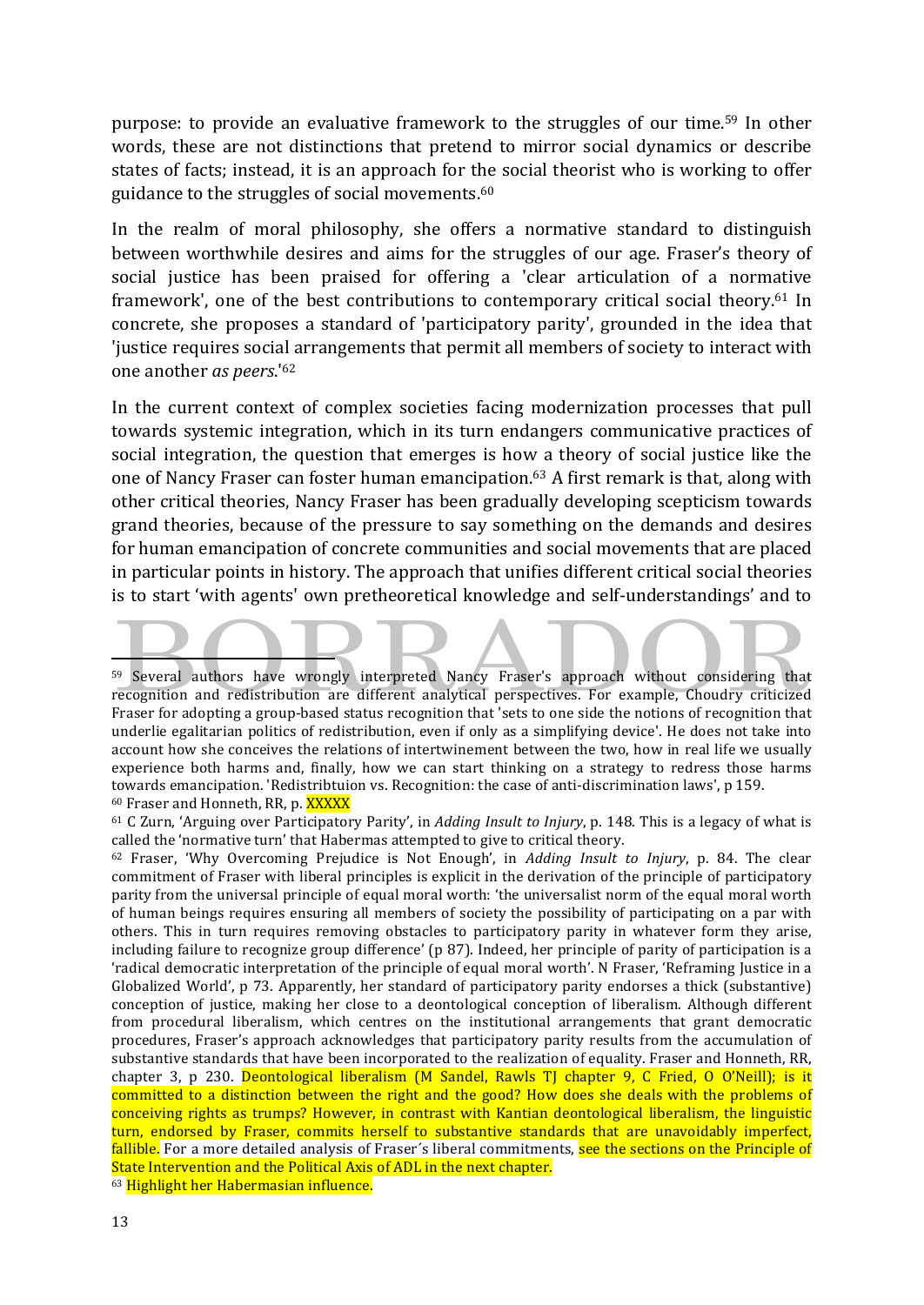employ different approaches according to differing circumstances.<sup>164</sup> Moreover, contemporary critical theories need to say something relevant to our current struggles, something which some scholars have labelled as perspicacity: 'if, at the end of the day (...) critical social theory doesn't tell us something insightful and practically useful about the actual struggles and wishes of our age, then it has missed the target.'<sup>65</sup>

Within this scepticism to grand theories, Nancy Fraser borrowed from André Gorz the term 'non-reformist reform', in order to assess whether a policy or action could be framed as emancipatory in the current post-socialist conditions.<sup>66</sup> In the words of Fraser, these are reforms (or, better, struggles) that

set in motion a trajectory of change in which more radical reforms become practicable over time. When successful, nonreformist reforms change more than the specific institutional features they explicitly target. In addition, they alter the terrain upon which later struggles will be waged. By changing incentive structures and political opportunity structures, they expand the set of feasible options for future reform. Over time their cumulative effect could be to transform the underlying structures that generate injustice.67

In this way, Nancy Fraser is on the look for a *'via media* between an affirmative strategy that is politically feasible but substantively flawed, and a transformative one that is programmatically sound but politically impracticable.'<sup>68</sup> Moreover, and in connection with Fraser's understanding of Foucauldian genealogies of power, we could understand that emancipation, in her theory, 'refers specifically to transforming a state of domination into a mobile, reversible, and unstable field of power relations within which freedom may be practiced.<sup>'69</sup> In other words, emancipation does not mean a freedom free from power relations (with Foucault, we would say, there is no way out of power relations, we are subjectively constituted by them), the traditional utopian image of freedom for the Enlightenment tradition; however, as put by Fraser, 'what Foucault needs, and needs desperately, are normative criteria for distinguishing acceptable from unacceptable forms of power.<sup>'70</sup> The standard of participatory parity, in connection with her political critique of the force of law, which will be explained later, will allow us to frame ADL as a non-reformist reform.

<sup>&</sup>lt;sup>64</sup> J Bonham, 'Critical Theory'.

<sup>&</sup>lt;sup>65</sup> C Zurn, 'Arguing over Participatory Parity', p 143.

<sup>&</sup>lt;sup>66</sup> André Gorz, *A Strategy for Labor* (Beacon Press, 1967). It was not originally in the Tanner Lectures, but later included by Fraser, by a suggestion from Erik Olin Wright, in the book with Axl Honneth, *Recognition and Redistribution*. 

 $67$  Fraser & Honneth, RR, pp 79-80.

<sup>&</sup>lt;sup>68</sup> Fraser & Honneth, RR, p 79

 $69$  A Allen, 'Emancipation Without Utopia', Hypathia 30:3, p. 517. Analysing feminist struggles, Amy Allen claims that the late Foucault distinguishes between power and domination, allowing us to theorize 'emancipation from states of gender domination, where this means transforming a field in which power relations are frozen or blocked, asymmetrical and irreversible, into a mobile, unstable, and reversible field in which 'power is exercised only over free subjects, and only insofar as they are free', p. 518.

<sup>70</sup> N Fraser, 'Foucault on Modern Power: Empirical Insights and Normative Confusions', Praxis 3, 1981, p 286. However, her endorsement of Foucault's usefulness for a social theory that works to distinguish different articulations of power relations does not commit her to the Foucaldian idea that "the analysis of power is better done without mention of law". For a critique of the Foucaltian aproach to Law-Power, See G Wickhan, 'Foucault, Law and Power: A Reassesment', Journal of Law and Society 33:4, p 601.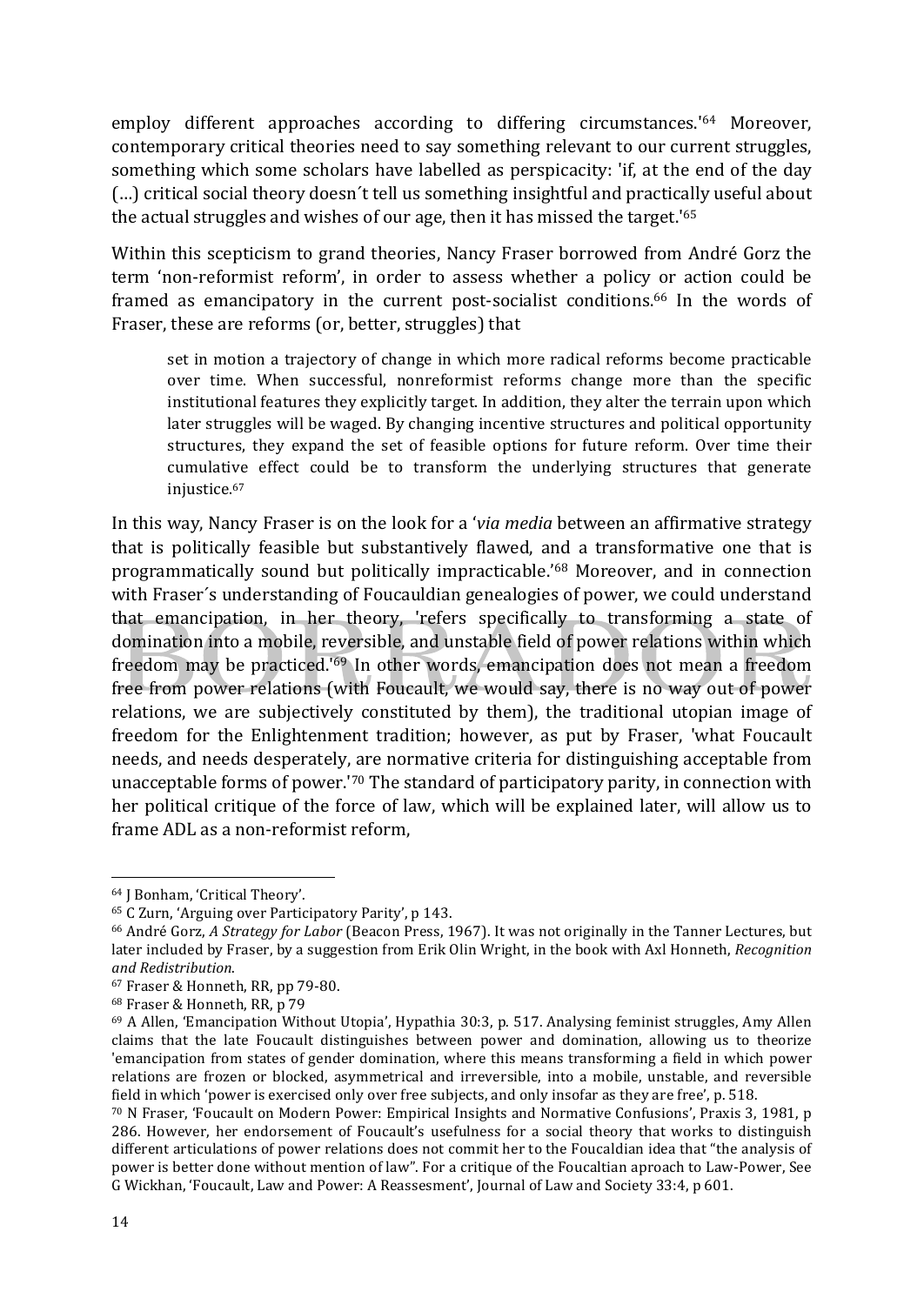that opens up lines of fragility and fracture within the present that are also spaces of anticipatory illumination, spaces that enable us to transform states of domination into mobile and reversible fields of power relations, and to practice freedom within those fields. 71

In a way, nonreformist reforms are 'policies with a double face': they call upon people's identities and articulate their claims within existing frameworks of recognition, redistribution and representation, while they also 'set in motion a trajectory of change in which more radical reforms become practicable over time.<sup>'72</sup> Thus, for example, feminist movements are challenging hard-wired norms that rank 'masculine' qualities above 'feminine', but they must also gain concrete advances in order to broaden their support. In other words, and contrary to former social movements that have sacrificed immediate achievements for a hoped-for ultimate aim, Nancy Fraser calls for reforms that could reinforce current social struggles. The strategy, then, lies in

conceiving and pursuing reforms that deliver real, present-day results while also opening paths for more radical struggles for deeper, more structural change in the future. Feminists can embrace this approach in an agnostic spirit. We don't need to decide now whether the end result must be a postcapitalist society  $(...)$  So I say, let's pursue nonreformist reforms and see where they lead.<sup>73</sup>

Although this brief introduction to Nancy Fraser's theory of social justice does not make justice to her longstanding influential trajectory, the following sections will highlight how useful are her current ideas for analysing ADL, a concrete struggle that is specially endorsed by social movements deploying legal strategies. As I will explain in the following section, I will consider ADL as one example of a recognition struggle that has become mainstream, accommodating its internal practical tensions, and its mutual imbrication with political and redistributive struggles.

## **Does she have a particular theory of law?**

Now we need to focus on one of the most pressing questions to Nancy Fraser's theory of justice, a question that has been raised frequently in several exchanges with Jacques Derrida, Axl Honneth, Leonard Feldman, Christopher Zurn, William Scheuerman and Thomas McCarthy, among others.<sup>74</sup> In general, these critics have claimed that Fraser has neglected the analysis of law as a separate sphere of analysis (the *neglect critique*). Even though she locates her normative principle of participatory parity within the liberal values of equality, freedom/autonomy and dignity, for her critics 'she does not elaborate it in legal-and political-theoretical terms; thus, she largely bypasses the

 $71$  Allen, 'Emancipation Without Utopia', p 524.

<sup>72</sup> Fraser & Honneth, RR, p 79.

<sup>73</sup> Interview with Gary Gutting, New York Times.

<sup>&</sup>lt;sup>74</sup> J Derrida, 'Force of Law', in D Cornell, M Rosenfeld, and D Gray (eds.) *Deconstruction and the Possibility of Justice*, New York: Routledge, 1992, pp. 3-67; N Fraser, 'The Force of Law: Metaphysical or Political?', Cardozo Law Review 1; L Feldman, 'Redistribution, Recognition and the State: The Irreducibly Political Dimension of Injustice', Political Theory 30:3; A Honneth, RR, pp 136, 151-152, 251); C Zurn, 'Arguing Over Participatory Parity', in *Adding Insult to Injury* (Verso, 2003); T McCarhty, 'Review of Redistribution or Recognition', Ethics, p 400.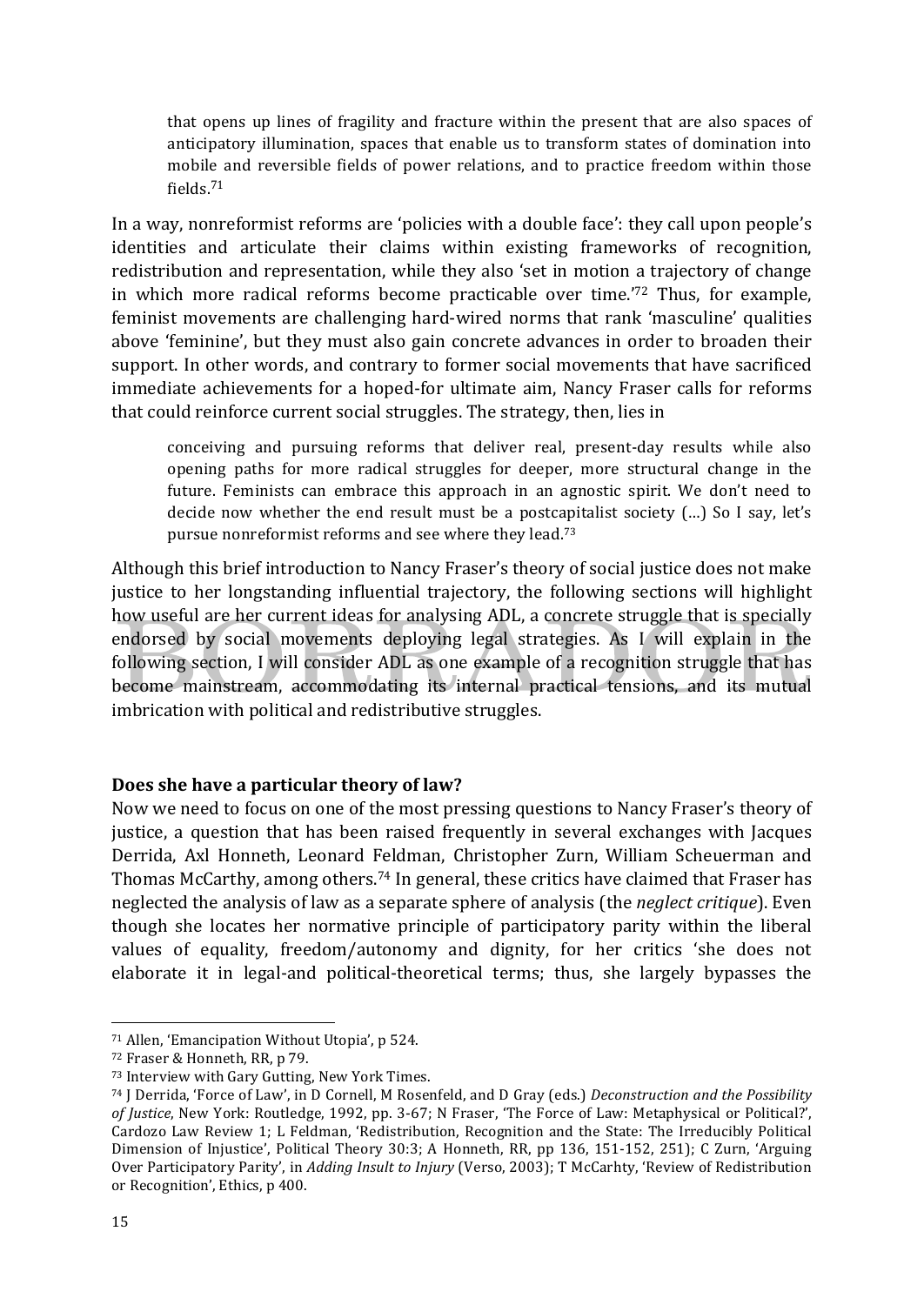complicated contestation of the meanings of equality, autonomy, and the like within the liberal tradition'.<sup>75</sup>

Moreover, these critics have claimed that 'Fraser tends to treat law purely instrumental. as a guarantor of redistribution and recognition claims, rather than as a mode of social ordering and a dimension of social justice in its own rights' (the *instrumentalist critique*).<sup>76</sup> For Axl Honneth, within Fraser's approach to law,

state-sanctioned rights are to have only the purely instrumental function of equipping already achieved entitlements to cultural recognition or economic redistribution with certain enforcement powers after the fact. This instrumentalism does not seem at all convincing to me, however, because it forgets that rights govern relations among actors in fundamental ways, and their significance to social interaction is thus not only functional. Rather, the subjective rights we grant one another by virtue of the legitimation of the constitutional state reflect which claims we together hold to require state guarantees in order to protect the autonomy of every individual. This interactive character of rights also allows us to explain why they should be understood as independent, originary sources of social recognition in modern societies.<sup>77</sup>

In several works, Honneth has stressed that legal recognition or legal freedom is indispensable for personal integrity and thus a positive achievement of modernity, because law is needed to enable structures of recognition outside the legal sphere of rights.<sup>78</sup> This is what Fraser supposedly ignores or bypasses, the centrality of law and rights for political and social struggles in modernity. Even worst, she has been considered as endorsing a neo-marxist approach to law that is merely functional or instrumental.<sup>79</sup> For William Scheuerman, these problems may be explained because although Fraser expresses 'fidelity to critical theory as an interdisciplinary endeavor, law's status within that project ultimately remains unclear.'<sup>80</sup> Despite her self-declared neo-Kantian commitments, she does not addresses law, rule of law or rights, and does not engage with a whole legal and constitutional scholarship inspired in Frankfurt's Critical school, specially after the publication of Jurgen Habermas *Between Facts and Norms*. 81

Although her general comments on law are very brief, we can say that her empirical reference points are always dealing with social struggles around legal institutions (e.g., marriage) or fought within legal discourses (e.g., domestic violence). In this regard, law becomes one of the crucial object of analysis, as social movements use legal discourse as one of the main avenues to advance their 'folk paradigms of justice', either to challenge legally sponsored subordinations or to 'redress nonjuridified status subordination'.<sup>82</sup>

<sup>&</sup>lt;sup>75</sup> T McCarthy, Review of Redistribution or Recognition, Ethics,  $p$  400.

<sup>&</sup>lt;sup>76</sup> T McCarthy, Review of Redistribution or Recognition, Ethics, p 400; Honneth, *Recognition* or *Redistribution*, pp 251-2. 

<sup>77</sup> Honneth, RR, p XXXX

<sup>78</sup> Honneth, *Struggles for Recognition* (MIT Press, 1995); *Freedom's Right* (Polity Press, 2014) ch 4

 $79$  W Scheuerman, 'Recent Frankfurt Critical Theory: Down on Law?', Constellations 00, 00, p 11

<sup>80</sup> Scheuerman, 'Recent Frankfurt Critical Theory: Down on Law?, p2.

<sup>81</sup> J Habermas, *Between Facts and Norms* (Polity Press, 1996).

<sup>82</sup> N Fraser, RR, p 221.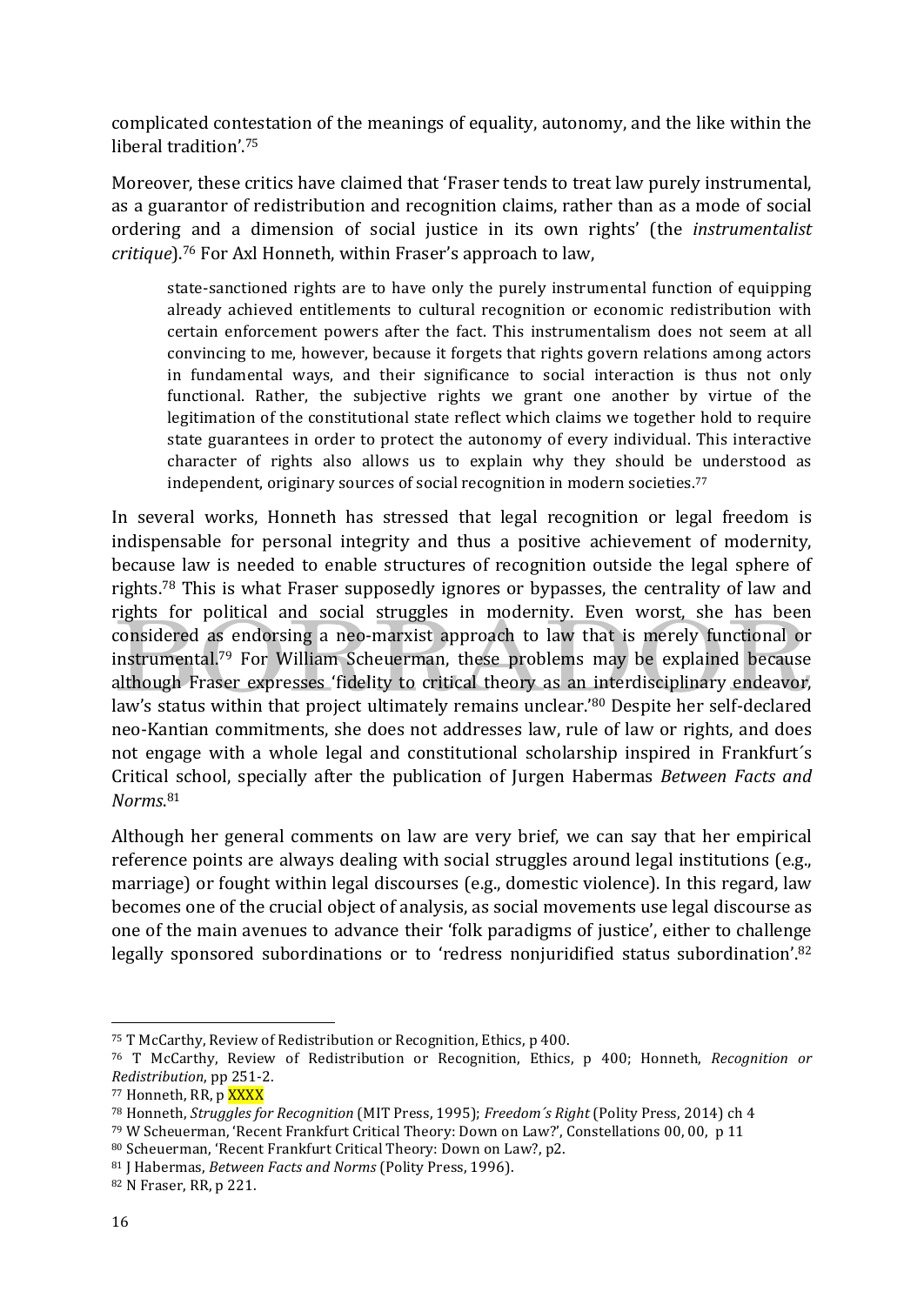The question, then, could be reformulated from the point of view of the relationship between law and social change, or between law and the demands of social movements.

Even if her main works do not directly address the central place that occupies law in social and political struggles, I think her exchanges with several scholars allows us to reconstruct her legal thoughts in a more interesting way. Her theoretical thoughts on law are rooted in her comments to Jacques Derrida's legal ideas, a brief work that has not been quoted by most of her critics, and that could help us in defending her critical theory approach to law.  $83$  Against Derrida, who endorsed a metaphysical idea on the force of law as constitutively and inescapably violent, she supported a political understanding of the force of law that elaborates an approach that locates 'law's force in contingent social relations and institutionalizations of power'.<sup>84</sup> Moreover, her political approach to the force of law specifies the object of critical theory in 'forms of masked, structural violence', because we tend to overlook 'a range of deadly systemic social processes' that generates massive harms, and 'which cannot be easily attributed to identifiable individual agents'. $85$  For example, she has paid special attention to the expressive harms or symbolic injustices that are rooted in legal institutions that operate as exclusions of certain groups who then become unable to participate as peers in certain social interactions.<sup>86</sup>

Specifically, in her critique of Derrida's *The Force of Law*, she supports a critique of law that can highlight the structural limitations of current legal systems in addressing 'claims for harms one has suffered by virtue of belonging to a social group'.<sup>87</sup> Thus, she has always been aware of the limits of an individualistic justice that 'presents obstacles to anyone who seeks judicial standing to claim that a systemic injustice has occurred.'88 Moreover, a political approach to the force of law, she argues, should not preclude the critical analysis of cultural backgrounds of legal systems, which determine the functions and outcomes of legal decision-making processes that 'work to the disadvantage of subordinated social groups'.<sup>89</sup> Summarizing her 'political critique of the force of law', we could say that its object consists in rendering visible 'forms of masked, structural

86 Fraser on same-sex marriage

 83 J Derrida, "Force of Law," in D Cornell, M Rosenfeld, and D Gray (eds.) *Deconstruction and the Possibility* of Justice, New York: Routledge, 1992, pp. 3-67; for a broader analysis of Derrida's philosophy of law, beyond his 'Force of Law', see the special issue in the German Law Journal, Special issue 2016. For Fraser's response, see her 'The Force of Law: Metaphysical or Political?', Cardozo Law Review 1. Not even William Scheuerman, who has probably made the most informed critique of Nancy Fraser from a Frankfurt-inspired theory of law, made a reference to this work. 'Recent Frankfurt Critical Theory: Down on Law?', Constellations 00, 00.

 $84$  N Fraser, 'The Force of Law: Metaphysical or Political?', Cardozo Law Review 13, p. 1328.

<sup>85</sup> N Fraser, 'The Force of Law: Metaphysical or Political?', Cardozo Law Review 13, p. 1328.

<sup>87</sup> N Fraser, 'The Force of Law: Metaphysical or Political?', Cardozo Law Review 13, p. 1329.

<sup>88</sup> N Fraser, 'The Force of Law: Metaphysical or Political?', Cardozo Law Review 13, p. 1329.

<sup>89 &#</sup>x27;A good example of this is the congeries of androcentric assumptions that has led many judges and juries to reject self-defense as a legal defense in cases where women are accused of attacking or killing men who have battered them over a period of years. It has been argued that any legitimate act of 'selfdefense' must occur in the heat of an assault and cannot involve use of a deadly weapon against an assailant who has used 'only' his fists.' Fraser, The Force of Law: Metaphysical or Political?, Cardozo Law Review 13, p. 1330.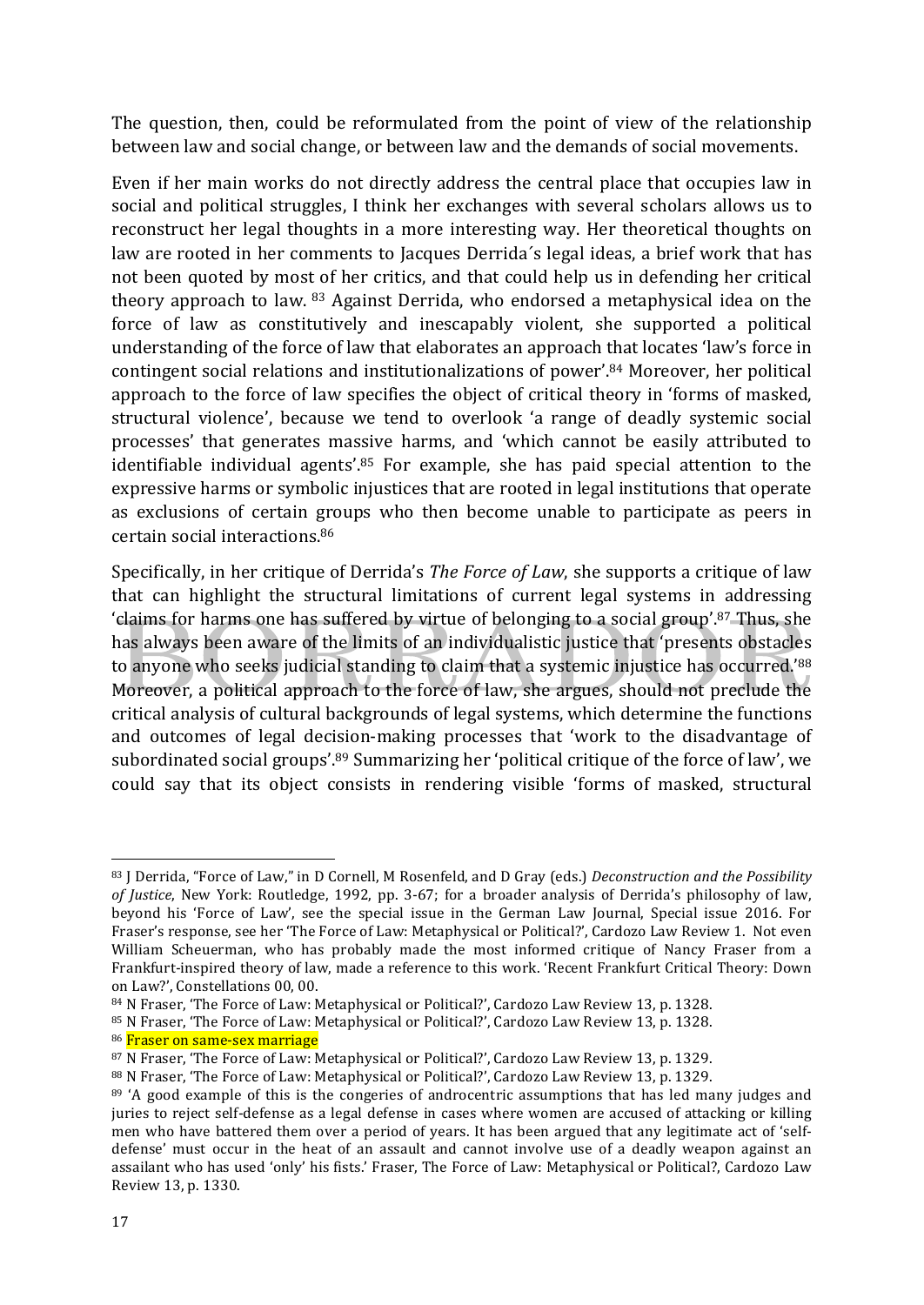violence that permeate, and infect' specific legal judgments, an 'institutionalized regime of justice reasoning situated in a specific, structured, sociocultural context.<sup>'90</sup>

At the end, she leaves open the door for considering law as vehicle of social emancipation, because her theory of social justice has the normative tools to distinguish and identify forms of legal violence that are not necessary.<sup>91</sup> We should remember that Fraser's 'perspectival trialism' conceives law as pertaining to the three abovementioned domains of justice (redistribution, recognition, representation), 'where it is liable to serve at once as a vehicle of, and a remedy for, subordination'.<sup>92</sup> Again, in contrast with Honneth, who reserves a special place for legal recognition in one institutionalized social sphere (among love and esteem or solidarity), Fraser highlights the pivotal role that law plays in many social spheres, giving form to what Scheuerman called the *compartmentalization* thesis against Honneth.<sup>93</sup>

In this sense, for Honneth, family and marriage fall under the sphere of love and care, while legal recognition deals with the respect we need in public spheres. In the words of Scheuerman, for Fraser, '[t]he law decisively shapes intimate relationships in ways that Honneth's attempt to parcel it off into a separate sphere of recognition'.<sup>94</sup> However, in other parts of his work, Honneth gets closer to Fraser, and stipulates a broader role for law in modern conditions, where it can serve as a 'legitimate and even necessary means to make sure that recognition in the sphere of intimacy takes a normatively acceptable form. Law does not disable but instead enables "structures of recognition" even outside the (legal) sphere of rights'.<sup>95</sup> This is an issue that has been present from the early works of Fraser, specially in her critique of the Habermasian view on juridification, which, for example, romanticizes the family as a sphere of communicative interaction that should be kept apart from the density of legal regulation, according to his distinction between system and lifeworld.<sup>96</sup> In contrast with Scheuerman, who suggests Fraser is an enemy of legalism, we can read her critical approach to juridification as part of her political approach to the force of law: we should not be afraid to use the weapons of law, or fight within legal arenas, specially against certain epistemologies that start from substantive boundaries that put the family, educational institutions or other romanticized spheres outside the scope of legal regulation.  $97$  By treating law perspectivally, Fraser assumes that we can call for its force whenever we grasp a parityimpending challenge.

Although she has not spent too much energy in developing a thoughtful approach to legal issues, her political critique of the force of law acknowledges that law is not only an instrument but constitutes an important insight into the analysis of 'folk paradigms

 $90$  N Fraser, 'The Force of Law: Metaphysical or Political?', Cardozo Law Review 13, p. 1330.

<sup>91</sup> N Fraser, 'The Force of Law: Metaphysical or Political?', Cardozo Law Review 13, p. 1330.

<sup>92</sup> Fraser and Honneth, RR, p 220.

<sup>93</sup> W Scheuerman, 'Recent Frankfurt Critical Theory: Down on Law?', Constellations 00, 00, p3.

<sup>94</sup> W Scheuerman, 'Recent Frankfurt Critical Theory: Down on Law?', Constellations 00, 00, p3.

<sup>95</sup> W Scheuerman, 'Recent Frankfurt Critical Theory: Down on Law?', Constellations 00, 00, p3.

<sup>&</sup>lt;sup>96</sup> N Fraser, 'What's Critical about Critical Theory', in *Fortunes of Feminism* (Verso, 2013).

 $97$  Recently, and in addition to her political critique of the force of law, Fraser showed concerns on the increasing "legalism" of current Critical Theory, a tendency that endangers "a troublesome reduction of critical social analysis to unduly legalistic theories of justice or 'constitutional theory'". W Scheuerman, William Scheuerman, "Recent Frankfurt Critical Theory: Down on Law?", Constellations 00, 00, p1.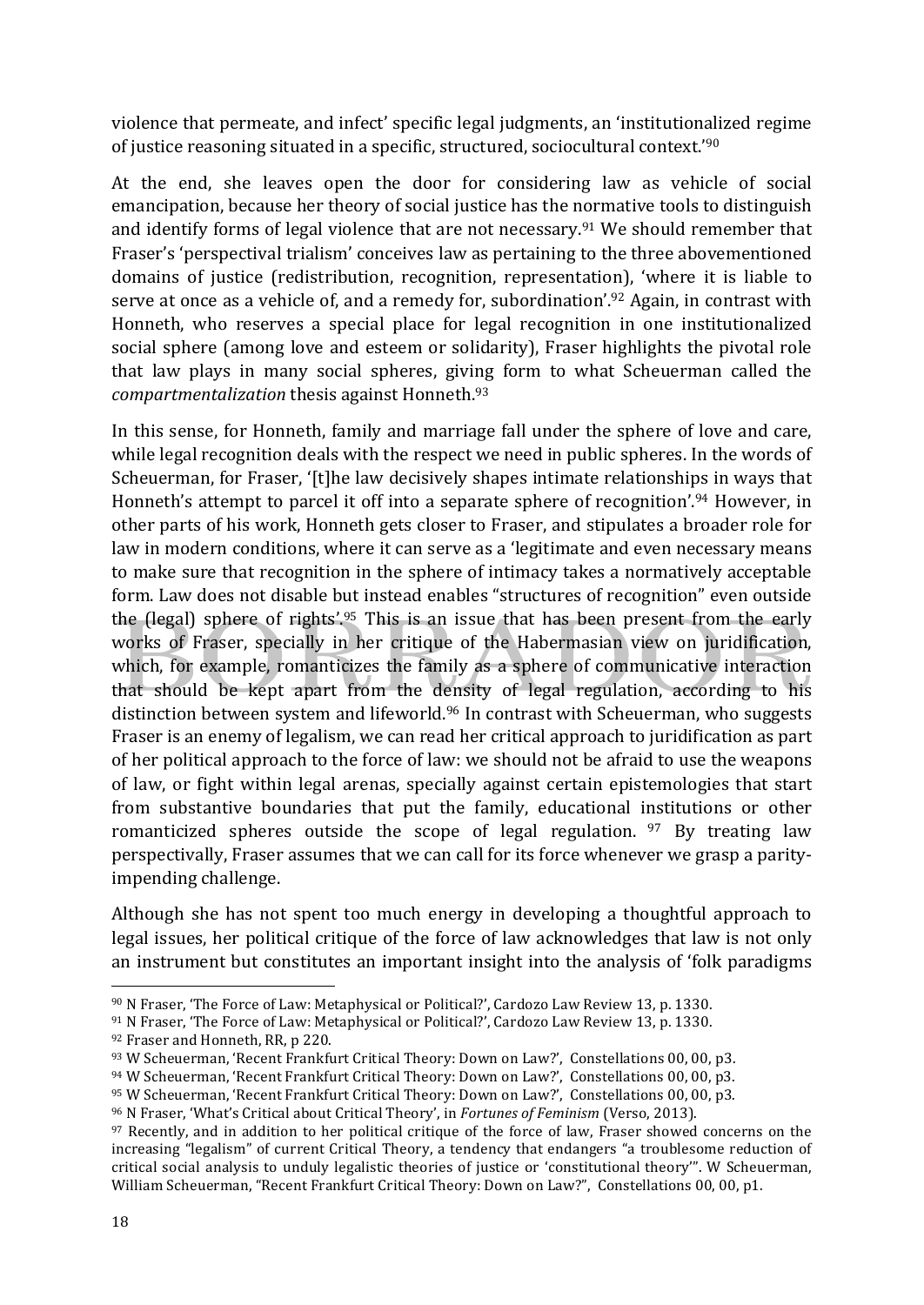of justice'; for example, it has allowed feminist movements to display their struggles in legal arenas, transforming the meaning of legal terms that were previously understood according to dominant positions. Legal discourses (that is, an officially recognized idiom, which includes concrete vocabularies, paradigms of argumentation, narrative conventions and modes of subjectification) are readily available means of interpretation and communication (MIC) that constitute 'the historically and culturally specific ensemble of discursive resources available to members of a given social collectivity in pressing claims against one another.'<sup>98</sup> However, even if 'a society's authorized "means of interpretation and communication" are often better suited to expressing the perspectives of its advantaged strata than those of the oppressed and subordinated', social struggles deploying legal strategies or making their claim in legal avenues have made linguistic innovations to articulate injustices that previously lacked names.<sup>99</sup> I think this idea of law as being both constitutive and instrumental is closer to what Nancy Fraser recognizes as the proper picture of law in her theory. In some way, it puts Fraser closer to the emerging literature on law and social movements, which has abandoned a purely instrumental notion of law into a more complex picture.<sup>100</sup>

## **ADL as an anti-misrecognition device**

 

From the work of Nancy Fraser, I think there are good reasons to understand ADL as an anti-misrecognition device. Although she has not made any detailed analysis of ADL, her theory allows us to place this field of law within broader reforms or policies for emancipatory social change. In the last part of this section, I am going to inscribe ADL within her critical social theory.

At a first glance, Fraser's theory of social justice could favour a reading of ADL as a device against every form of injustice. <sup>101</sup> Indeed, ADL has been used in every social sphere, from tackling everyday discrimination in the media (culture), highlighting the absence of woman from political places of power (politics), or addressing poverty in countries that do not have a welfare state (economy). In general, then, ADL cuts across the three domains of justice. However, according to Fraser's theory, I will argue that ADL could be considered as an anti-misrecognition device. The reasons I will explore here are threefold: first, we need a theoretical account of ADL that acknowledges its limits, because it is not a solution to every form of injustice; second, it needs an articulation with the remedies against forms of injustice that are mainly rooted in the economy or in the political drawing of membership in different communities; and third, instead of drawing upon an ontological distinction between what pertains to the state

<sup>98</sup> N Fraser, 'Struggle Over Needs', *Fortunes of Feminism* (Verso, 2013), p 57.

<sup>99</sup> N Fraser 'Prioritizing Justice as Participatory Parity', in *Adding Insult to Injury* (Verso, 2008), p334; see the analysis of 'the politics of needs surrounding wife-battering', which saw feminist activists that 'renamed the practice with a term drawn from criminal law and created a new kind of public discourse', highlighting the political character of the issue under discussion, N Fraser, 'Struggle over Needs', in Fortunes of Feminism, 72; 'Toward a Discourse Ethic of Solidarity', Praxis International 5:4, 1986.

<sup>100</sup> M McCann, 'Law and Social Movements', *The Blackwell Companion to Law*; see also M McCann (ed.), Law and Social Movements (Ashgate, ) p xii.

<sup>&</sup>lt;sup>101</sup> For Nancy Fraser, theories of distributive justice have been unable to incorporate issues of recognition. For her, we need to transcend this issue, and look for a bivalent or trivalent theory of justice. See I Robeyns, 'Fraser's critique of Theories of Distributive Justice'; and K Olson, 'Distributive Justice and the Politics of Difference' (arguing that Fraser has unjustifiably neglected the ability of some theories of distributive justice to deal with misrecognition, like the capabilities approach of Amartya Sen).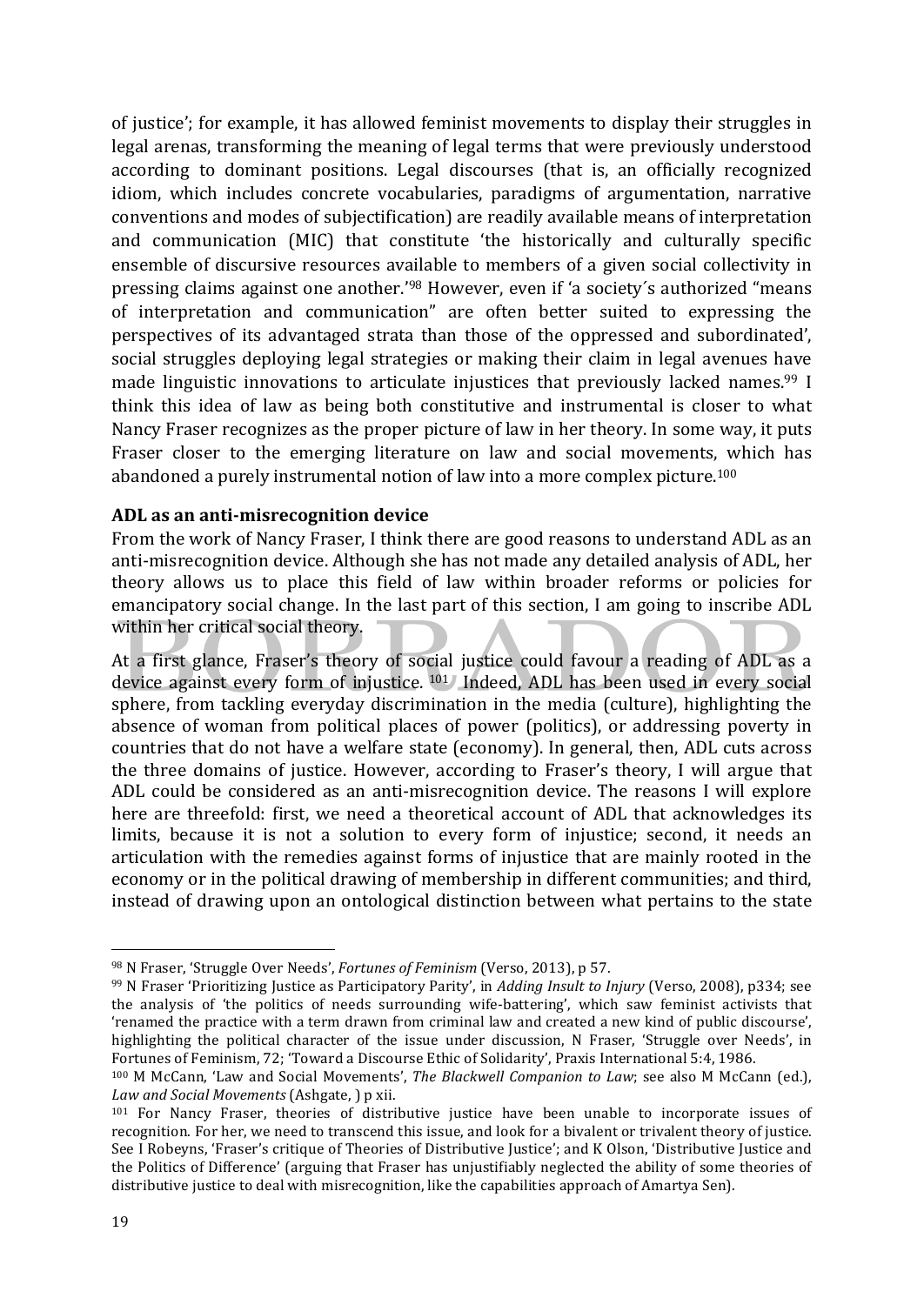and what to culture, it combats the different formal/cultural institutionalization of value patterns that impedes participation as peers in social life.

Fraser's analysis of contemporary recognition struggles starts from the need to develop a comprehensive theory of justice that could articulate different struggles addressing different harms. In her early works, she started from the fact of our current postsocialist conditions in order to analyse two different paradigms of social justice, redistribution and recognition, and integrate them into a single framework (a 'bivalent conception of justice').<sup>102</sup> Her initial worries were rooted in the dilemmas between recognition and redistribution struggles, specifically, in the problem of 'displacement' in the age of identity politics:

The demise of communism, the surge of free-market ideology, the rise of 'identity politics' in both its fundamentalist and progressive forms - all these developments have conspired to decenter, if not to extinguish, claims for egalitarian redistribution.<sup>103</sup>

Rather than disparaging recognition struggles, her overarching aim was to give an account of two different conceptions of injustice, maldistribution and misrecognition, which could be addressed in every societal domain.<sup>104</sup> She used the idea of 'perspectival dualism' in order to apply these two analytical perspectives to the analysis of contemporary struggles and proposed a socio-theoretical framework where 'neither of these injustices is an indirect effect of the other', but where both could be understood as 'primary and co-original.'<sup>105</sup> However, as was said before, she later recognized the need to incorporate politics as a separate domain, where a distinct form of injustice (misrepresentation) takes place. In this sphere, the struggles are about participation itself, that is, questions about who has a voice, about the membership in a participatory community. Thus, the need to adopt 'perspectival trialism'.<sup>106</sup>

Fraser's status model of recognition is influenced by a Weberian approach to Marx.<sup>107</sup> Indeed, within this folk paradigm of justice, victims 'are more like Weberian status groups than Marxian classes.' $108$  In other words, 'they are defined not by the relations of

<sup>&</sup>lt;sup>102</sup> N Fraser, 'Social Justice in the Ag of Identity Politics', Tanner Lectures, 1996, Stanford University.

<sup>103</sup> N Fraser, 'Social Justice in the Age of Identity Politics', Tanner Lectures, 1996, Stanford University, p. 4. 104 RR 63.

<sup>105</sup> N Fraser, 'Social Justice in the Age of Identity Politics', Tanner Lectures, 1996, Stanford University, p.

<sup>106</sup> T Burns and S Thompson, *Global Justice and the Politics of Recognition* (Springer 2013), p XXXX. Leonard Feldman speaks of a 'trivalent theory of justice'. Leonard Feldman,

 $107$  In contrast, her approach to the politics of redistribution is influenced by the Marxist paradigm of the exploited working class. Overall, her comprehensive social theory could be labelled as a Neo-Marxist approach, an example of 'the articulation of Weberian concepts in the recent development of Marxist theory (...) a Neo-Marxist theory of class.' V Burris, 'The Neo-Marxist Synthesis of Marx and Weber on Class', in N Willey (ed.), *The Marx-Weber Debate* (Sage Publications 1971), 68. Although Fraser has been labelled as a committed Marxist, due to her somehow implicit defence of the primacy of class relations in her analysis (J Butler, 'Merely Cultural', New Left Review), 'the thrust of contemporary Marxism has been decidedly in the direction of a more multidimensional viewpoint' (ibid., p. 75). Indeed, Neo-Marxists like Fraser grant 'considerable autonomy to nonclass form of oppression. Disagreements remain as to the most appropriate way of conceptualizing these forms of oppression, their degree of autonomy, and the precise manner in which they are articulated with capitalist class relations.' (ibid.) As I will address later, the precise manner in which nonclass forms of oppression are articulated with class in contemporary capitalism is one of the most important contributions of Nancy Fraser to critical social theory.

<sup>&</sup>lt;sup>108</sup> Fraser and Honneth, *Redistribution or Recognition*, p. 14. She quotes the influential essay of Max Weber, called "Class, Status and Party".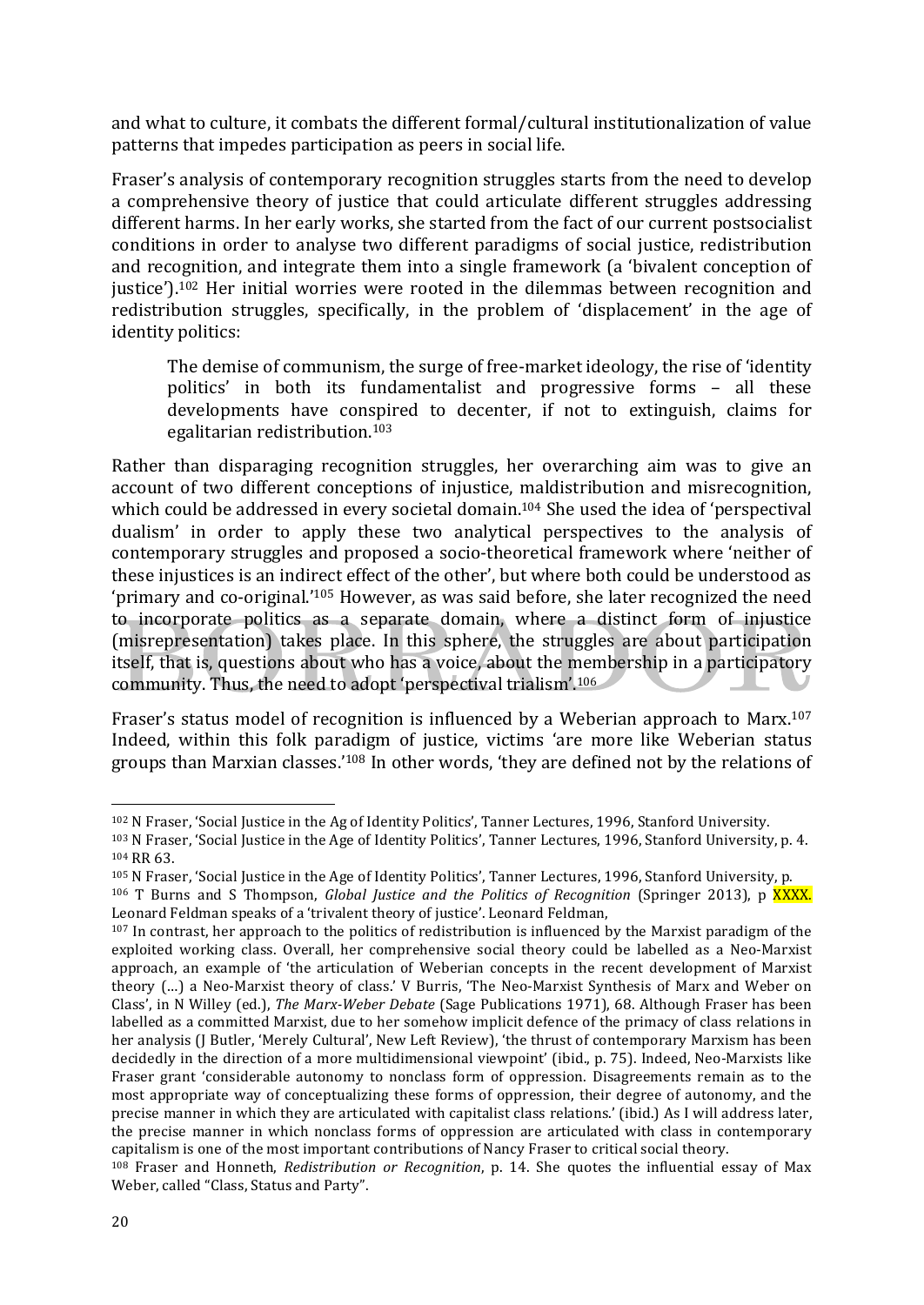production, but rather by the relations of recognition, they are distinguished by the lesser respect, esteem, and prestige they enjoy relative to other groups in society.' $109$ When evaluated from the standard of participatory parity, misrecognition is a specific form of injustice where 'institutionalized patterns of cultural value constitute some actors as inferior, excluded, wholly other, or simply invisible, hence as less than full partners in social interaction.'<sup>110</sup>

In contrast with 'identity models of recognition', such as those of Axl Honneth and Charles Taylor, which 'start from psychological premises about the intersubjective conditions for the development of a sense of personal identity', the status model of recognition endorses a sociological approach that, according to Christopher Zurn, 'treats recognition from the external perspective of a sociological observer rather than the internal perspective of individuals engaged in intersubjective relations of recognition and identity-formation.'  $111$  Hence, misrecognition should not be understood mainly as a cognitive/psychological issue, but as 'an institutionalized social relation'.<sup>112</sup> Although Fraser does not ignore the possibility that misrecognition may have profound effects on individual identities, she considers that from a critical theory of justice, we should not start the analysis of our current struggles from subjective, unmediated, pre-political experiences of injustice. In other words, 'the status model does not so much exclude other meanings of recognition as set constraints on how they may be legitimately achieved.'<sup>113</sup> Her account, then, is broader than identity models, which start their analysis of misrecognition from a phenomenological account of subjective experiences of injustice:

'critical theory must prioritize the critique of institutionalized injustice in order to open a space for legitimate forms of self-realization. Treating justice as the first virtue, it must seek to equalize the conditions under which various interpretations of human flourishing are formulated, debated and pursued.'114

Furthermore, the need to look into status rather than identities does not imply endorsing a fixed ontological lens that assume that groups are an unavoidable fact of modernity. Thus, although Fraser

does not deny the multiplicity of kinds of social affinity groups, collectivities, associations, coalitions, and so on found in complex societies, it focuses only on those groups that owe their existence as a group to being placed in a subordinate social

<sup>109</sup> Fraser and Honneth, *Redistribution or Recognition* (Verso, 2003), p 14.

<sup>&</sup>lt;sup>110</sup> Fraser and Honneth, *Redistribution or Recognition* (Verso, 2003), p 29.

<sup>&</sup>lt;sup>111</sup> C Zurn, 'Arguing Over Participatory Parity', in *Adding Insult to Injury* (Verso, 2003) 147-148. In a different article, Zurn argues against this 'status model of recognition', in order to rescue the contributions we could draw from identity models, specially for creating different recognition remedies (transformative or affirmative), that is, whether groups may want to create the social conditions for differentiation or dedifferentiation: 'Only when we treat recognition politics as centrally tied up with identity - and not just status differentials - can we see that individuals seek not only differentiating status recognition, but also non-differentiating universalist respect recognition. Because a healthy sense of selfidentity requires different kinds of recognition, it should be no surprise that misrecognized groups will seek various kinds of social conditions required for undistorted individual identity development, social conditions that may tend to differentiate or dedifferentiate that group.' 'Balkanization or Homogenization: Is There a Dilemma between Recognition and Distribution Struggles', Public Affairs Quarterly 18:2, p167. 

 $112$  N Fraser, 'Capitalism, Heterosexim and Misrecognition', p280.

 $113$  N Fraser, 'Prioritizing Justice as Participatory Parity', p 333.

 $114$  N Fraser, 'Prioritizing Justice as Participatory Parity', p 334.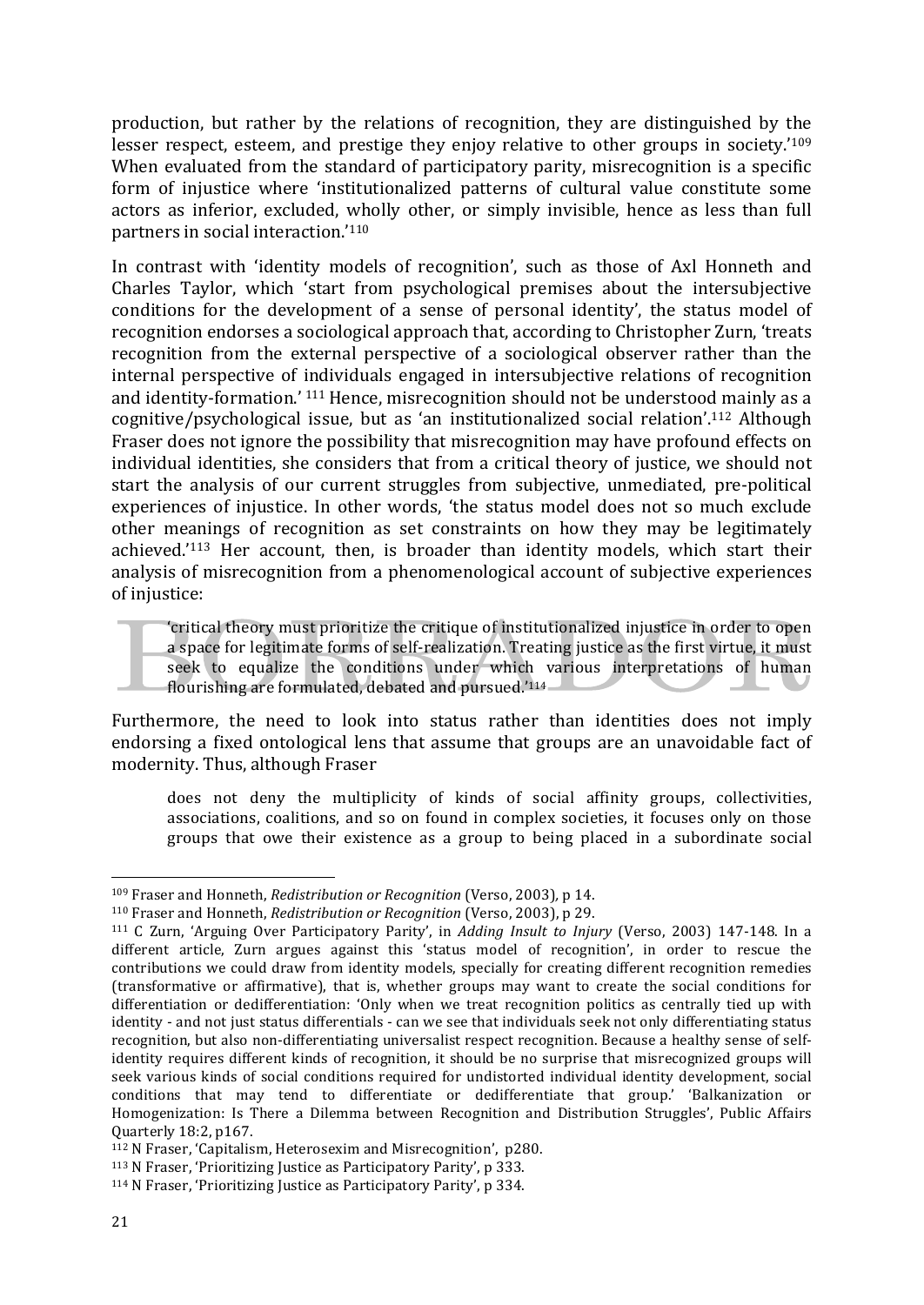position because of entrenched patterns of cultural value. According to the status model, then, misrecognition arises not merely from cultural and symbolic slights, but only from those that are anchored in social institutions and that systematically deny the members of denigrated groups equal opportunities for participation in social life.<sup>115</sup>

From her early works, Fraser acknowledged the tensions between ascertaining the existence of group-based misrecognition and the reifying potential of group identities, which in turn excludes dissenters and breeds separatism.<sup>116</sup> Her liberal commitment with the principle of equal moral worth and the standard of participatory parity made her approach radically aware of potential oppressive roles of group identities for individual autonomy.<sup>117</sup> Moreover, her critical stance towards social struggles and social movements does not commit her to a full partisan endorsement of those causes: 'once we couch misrecognition in terms of status subordination, it becomes clear that misrecognition can occur not only across groups, but within groups as well.'<sup>118</sup> Thus, for example, her polemical critical stance on how the achievements of second-wave socialist feminists -which, she supports- have been co-opted by mainstream neoliberal thought, reproducing the social conditions for gender subordination.<sup>119</sup>

To overcome misrecognition, she initially advocated a deconstructive recognition politics (as she advocated socialism for redistribution struggles), aimed at the deconstruction of binary oppositions that reproduce practices of cultural misrecognition.<sup>120</sup> Indeed, the initial versions of her account of recognition politics 'appeared predominantly critical of an affirmative politics of recognition, as interfering with transformative economic justice and generating perverse feedback loops of resentment when combined with liberal welfare state programs targeting disadvantaged groups.'<sup>121</sup> However, already in the *Tanner Lectures* (1996), she elaborated a more diversified account of recognition remedies and strategies, arguing that 'judgments about the appropriateness of a deconstructive approach to cultural injustice or a multiculturalist approach cannot be made theoretically, and a priori.<sup>'122</sup>

<sup>&</sup>lt;sup>115</sup> C Zurn, 'Arguing Over Participatory Parity', in *Adding Insult to Injury* (Verso, 2003) 148.

<sup>&</sup>lt;sup>116</sup> Which early work? Justice Interruptus? N Fraser, 'Rethinking Recognition'. In contrast, Iris Marion Young, who also acknowledged the importance of group-based oppression, was uncritical towards the possible reifying effects of group identities, and understood 'group differentiation' as 'both an inevitable and a desirable aspect of modern social processes'. *Justice and the Politics of Difference* (Oxford University Press),  $p$  47.

 $117$  Choudhry wrongly includes Fraser in his account of the 'paradigm of recognition', which he claims does not address the potential oppressive effects of group identities as a way to fight group-based oppression. 'Distribution vs. Recognition: the case of anti-discrimination laws', p 163.

<sup>&</sup>lt;sup>118</sup> C Zurn, 'Arguing Over Participatory Parity', in *Adding Insult to Injury* (Verso, 2003) 153.

<sup>&</sup>lt;sup>119</sup> N Fraser, 'Feminism, Capitalism and the Cunning of History'; see the answers of **V** Schild and Joann **Slang** 

<sup>&</sup>lt;sup>120</sup> N Fraser, *Justice Interruptus*, p. XXXX. For some critics, this early account looked like 'an assimilationist project that ultimately expects all barriers and divisions to dissolve. The weight attached to transformation inevitably suggests a process of convergence between what are currently distinct values or identities, a cultural "melting pot" out of which new-but then no longer "cultural"- identities will be forged.' A Phillips, From Inequality to Difference', in K Olson and N Fraser, *Adding Insult to Injury* (Verso, 2003) 124.

 $121$  L Feldman, 'Status Injustice: The Role of the State'. P. 223. Along with liberal welfarism, the same critique could be made to liberal versions of multiculturalism that celebrate diversity without challenging the dominant horizons of value.

<sup>&</sup>lt;sup>122</sup> L Feldman, 'Status Injustice: The Role of the State'. P. 223. Pier-Luc Dupont is also one of the few scholars who recognize the sceptical stance of Nancy Fraser on the strategic and tactical decisions regarding recognition remedies. 'Reconocimiento o Antidiscriminación: Una síntesis jurídico-política', Derechos y Libertades 32, p 244.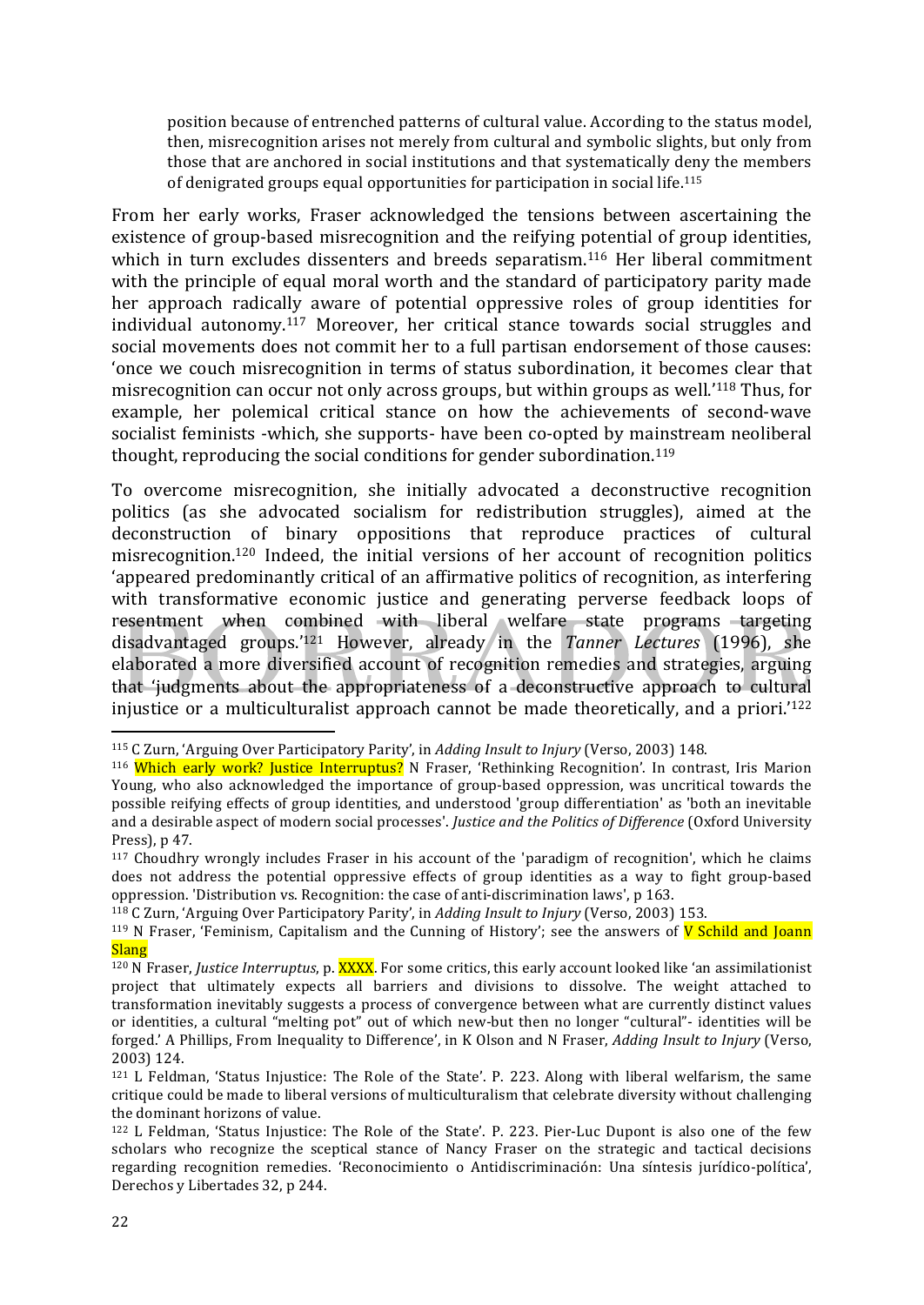Later, in *Recognition Without Ethics (2000)*, Fraser acknowledged that recognition struggles should carefully choose its strategies and remedies, according to the particular kind of cultural injustice that purports to tackle, while also assuming the connection with the other two dimensions of justice.<sup>123</sup> Some injustices may require misrecognized groups 

to be unburdened of excessive ascribed or constructive distinctiveness. In other cases, they may need to have hitherto underacknowledged distinctiveness taken into account. In still other cases, they may need to shift the focus onto dominant or advantaged groups, outing the latters' distinctiveness, which has been falsely parading as universality. Alternatively, they may need to deconstruct the very terms in which attributed differences are currently elaborated. Finally, they may need all of the above, or several of the above, in combination with one another and in combination with redistribution.124

In other words, a range of different recognition remedies, whether affirmative or transformative, may be available, and across the different domains of justice. The target of these different remedies are not the culture, the economy or the political as separate entities (substantive trialism), but rather different harms whose origins lie primarily in these different spheres, and that remedies intended to tackle one phenomena, like discrimination, may end up reproducing the conditions that generate a certain harm in any domain of justice.<sup>125</sup> In a way, Fraser's initial dilemma between redistribution and recognition struggles has gradually shifted from a tragic to a practical dilemma: 'There are real and persistent practical differentiation tensions between the numerous remedies and strategies that might be adopted to achieve social justice.'<sup>126</sup>

The history of the dynamic interpretation of equality clauses has showed that even if certain groups are now pushing for differentiating strategies, their long-term purpose moves toward the consolidation of a formal equality clause. However, she has claimed that, '[flor participatory parity to be possible  $(...)$ , it is necessary but not sufficient to establish standard forms of formal legal equality.'<sup>127</sup> A more detailed analysis of the history of legal equality clauses would teach us that recognition remedies are not always pushing for consolidation of difference, and therefore potential balkanization, but for a more nuanced scenario. Here, we could build an approach to ADL that accommodates a range of different recognition remedies in its struggle against misrecognition, and considering the interimbrication with other spheres.<sup>128</sup>

<sup>&</sup>lt;sup>123</sup> N Fraser, 'Recognition Without Ethics',

 $124$  N Fraser, 'Social Justice in the Age of Identity Politics', p. 35.

 $125$  I think Christopher Zurn makes this mistake.

 $126$  C Zurn, 'Balkanization or Homogenization: Is There a Dilemma between Recognition and Distribution Struggles', Public Affairs Quarterly 18:2, p. 179.

<sup>&</sup>lt;sup>127</sup> Fraser & Honneth, p XXXX

<sup>&</sup>lt;sup>128</sup> Where? A frequent example used by Fraser regarding LGBTI struggles could help us in attempting to address this issue: what should its advocates pursue through the usage of ADL? Egalitarian Marriage (tackling sexual orientation as a barrier to the right to marriage) or decouple benefits from heterosexual marriage and allocate it to individuals? Should they concentrate their struggles in achieving formal equality or in attempting to overcome cultural forms of misrecognition that are better confronted by intervening social and private spheres of action? Should their main target be the cultural domain, attempting to challenge dominant horizons of value, or the legal sphere and institutions, which grant the social basis for an egalitarian distribution of self-respect?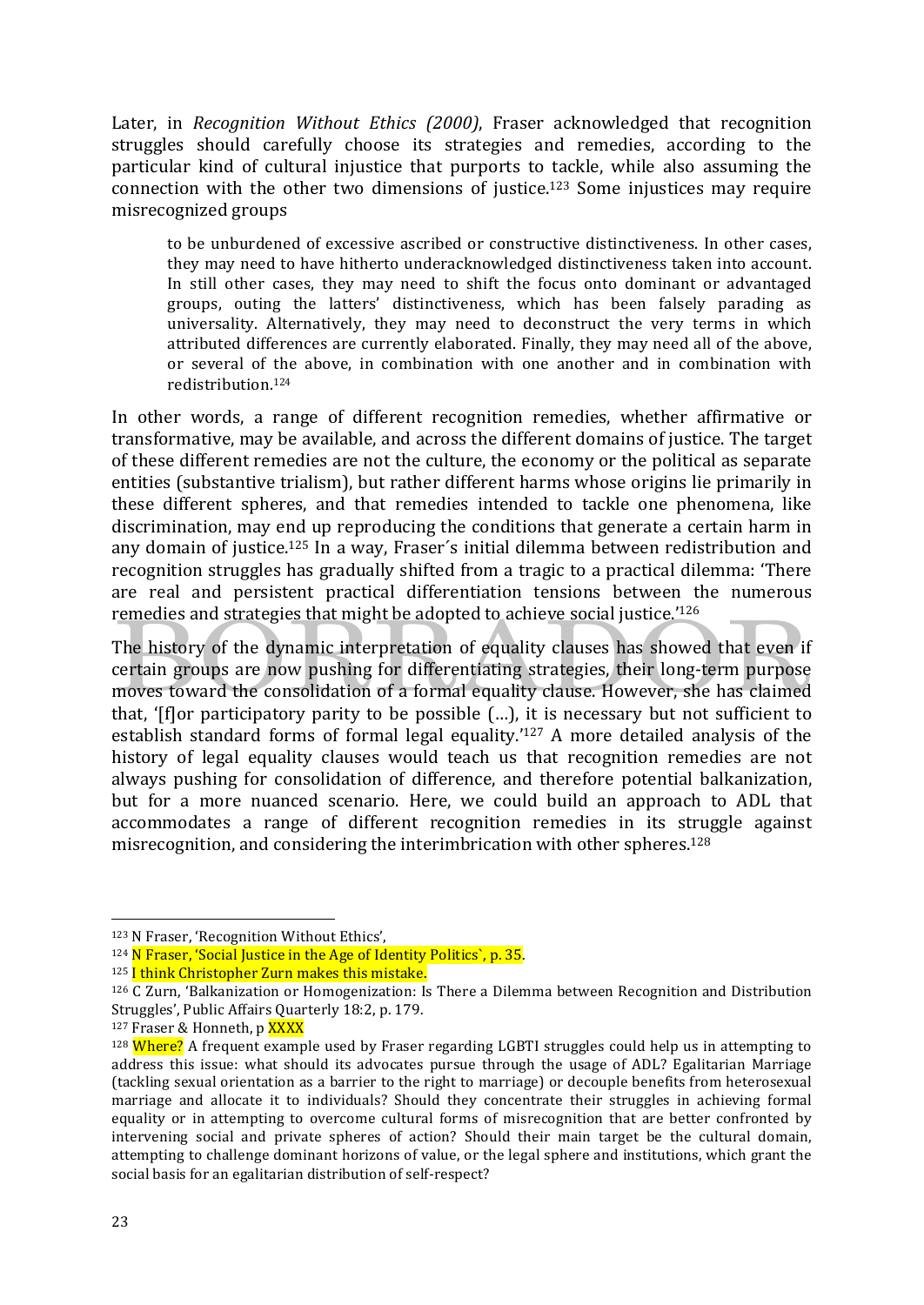Rescuing the contribution of 'identity models of recognition', like the one articulated by Axl Honneth, where recognition implies securing the conditions of social interactions for individuals to develop self-confidence (love), self-respect (law), and self-esteem (achievement), may leads us towards this flexibility.<sup>129</sup> In the words of Zurn: 'different types of recognition struggles-contra Fraser- may or may not be fundamentally aimed at dominant cultural patterns of value, and furthermore, may or may not involve strategies for remedy that tend towards group differentiation.'<sup>130</sup> However, nothing in the 'status model of recognition' prevents us from incorporating this flexible approach to recognition remedies, especially if we include the later incorporation of misrepresentation as a specific form of injustice. Indeed, we could say that she endorses the idea that

'a theory of social justice must attend to the multiple causal axes of injustice and the different forms of political struggles appropriate to them. It must be sensitive to their distinct sets of focal issues, types of injustice, normative claims, candidate remedies, strategic choices, practical tensions between desirability and feasibility, and so on.<sup>'131</sup>

This practical approach towards recognition remedies should be coupled with her account of the relationships between different spheres, that in turn stems from her analytical distinctions and articulations of nonclass forms of oppression with class and citizenship in contemporary capitalism. Nancy Fraser's analytical distinction between misrecognition, maldistribution and misrepresentation is appropriate to understand the limits of an emancipatory tool like ADL, which I have labelled as an anti mis-recognition device. Indeed, when we are able to understand in which sphere certain harm is mainly rooted, we are able to tailor particular remedies, allowing us a more efficient use of our limited capacities for social struggles. In this way, ADL attempts to tackle a social phenomenon that has its origins in the institutionalization of cultural value patterns, which may have effects in different spheres or dimensions, as illustrated by the economic or political effects of discrimination. As an anti-misrecognition device that tackles harms that are mainly rooted in culture, it does not mean that it does not operate in the economy or in the political sphere.

 $129$  'From a perspective internal to recognition struggles, it becomes evident that they do not all aim at the recognition of group specificity, promote the same type of remedy for achieving justice (i.e., culturalinterpretive change), nor have the same differentiation tendencies.' C Zurn, 'Balkanization or Homogenization: Is There a Dilemma between Recognition and Distribution Struggles', Public Affairs Quarterly 18:2, p. 180.

<sup>&</sup>lt;sup>130</sup> C Zurn, 'Balkanization or Homogenization: Is There a Dilemma between Recognition and Distribution Struggles', Public Affairs Quarterly 18:2, p. 171. For Zurn, Nancy Fraser's status model of recognition does not fit with basic struggles for political and legal equality that are not primarily directed at institutionalized patterns of representation, interpretation and communication: 'Struggles to secure the social conditions of self-confidence and of self-respect will tend to put the disrespected group out of business as a group, precisely because they aim to have individuals recognized in their fundamentally vulnerable humanity, and their equal moral and political autonomy, respectively. Furthermore, such recognition struggles for the social bases required for self-confidence and self-respect are not primarily aimed at cultural-symbolic representations of misrecognized groups, but are first and foremost directed at familial and intimate interaction patterns and at legal-political structures (even if cultural representations play a role in perpetuating the misrecognition). It is telling here that Fraser mentions only in passing that any recognition struggles that fail to respect basic human rights are unacceptable, but then does not pursue how such basic struggles for political and legal equality might be analysed.' p. 173. <sup>131</sup> C Zurn, 'Balkanization or Homogenization: Is There a Dilemma between Recognition and Distribution

Struggles', Public Affairs Quarterly 18:2, p 180.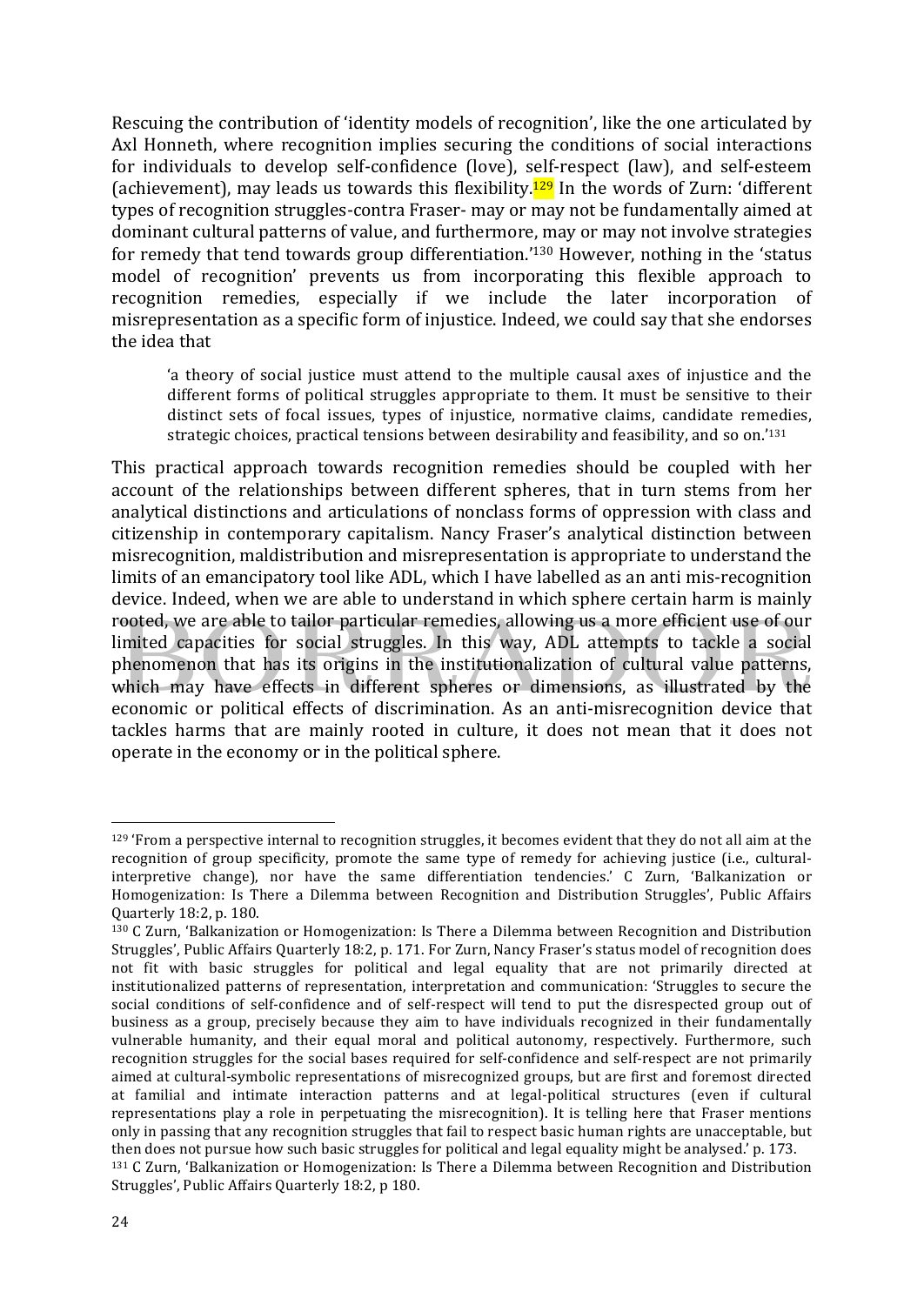The idea that harms are rooted primarily in the cultural sphere, at the same time, does not mean that ADL tackles merely symbolic harms. Contrary to the idea of coupling symbolic harms with culture and material harms with the economy, Fraser has explained that 'injustices of misrecognition are just as material as injustices of maldistribution<sup>'132</sup> Thus, 'norms, significations, and constructions of personhood that impede women, racialized peoples, and for gays and lesbians from parity of participation in social life are materially instantiated.<sup>'133</sup> Her theoretical framework, then, 'eschews orthodox distinctions' and endorses a socio-theoretical distinction between different spheres in order to propose a theory of social emancipation that could deal with the gaps, with those instances where misrecognition is not the superstructure of an economic base, or with those economic complexities that move fluidly across different cultural spheres in order to achieve its self-declared aims of enhancing competitiveness or maximize profits.<sup>134</sup>

Futhermore, labelling ADL as anti-misrecognition devices does not preclude the mutual influence of the different spheres, the mutual imbrication between the economy, culture and politics. To the contrary, these 'three dimensions stand in relations of mutual entwinement and reciprocal influence', as Fraser said in *Reframing Justice in a* Globalizing World.<sup>135</sup> Here, it is crucial to understand how ADL fits within this status model recognition, in relation with the other two dimensions; the economy and the political. Although the different articulations of the political dimension of justice have never been fully explained by Fraser, a footnote of the abovementioned essay is the clearest articulation of this mutual 'interimbrication':

the capacity to influence public debate and authoritative decision-making depends not only on formal decision rules but also on power relations rooted in the economic structure and the status order, a fact that is insufficiently stressed in most theories of deliberative democracy. Thus, maldistribution and misrecognition conspire to subvert the principle of equal political voice for every citizen, even in polities that claim to be democratic. But of course the converse is also true. Those who suffer from misrepresentation are vulnerable to injustices of status and class. Lacking political voice, they are unable to articulate and defend their interests with respect to distribution and recognition, which in turn exacerbates their misrepresentation. In such cases, the result is a vicious circle in which the three orders of injustice reinforce one another, denying some people the chance to participate on a par with others in social life. As these three dimensions are intertwined, efforts to overcome injustice cannot, except in rare cases, address themselves to just one of them. Rather, struggles against maldistribution and misrecognition cannot succeed unless they are joined with struggles against misrepresentation—and vice versa. Where one puts the emphasis, of course, is both a tactical and a strategic decision.<sup>136</sup>

The interimbrication of the different spheres does not mean that ADL could address every possible injustice, wherever it relies; rather, it starts from the idea that the complexity of political and economical systems tend to work according to its own logics, which could be better understood by other socio-theoretical devices. Within a broader theory of social emancipation, we should conjoin these different struggles against maldistribution, misrecognition and misrepresentation. However, at a more concrete

<sup>&</sup>lt;sup>132</sup> N Fraser, 'Capitalism, Heterosexism and Misrecognition', p 286.

 $133$  N Fraser, 'Capitalism, Heterosexism and Misrecognition', p 286.

<sup>134</sup> Fraser, 'Feminism, Capitalism and the Cunning of History'; W Brown, *Undoing the Demos* (Verso, 2015).

<sup>&</sup>lt;sup>135</sup> Fraser, 'Reframing Justice in a Globalized World', p. 79.

<sup>136</sup> Fraser, 'Reframing Justice in a Globalized World', p. 79, fn 11.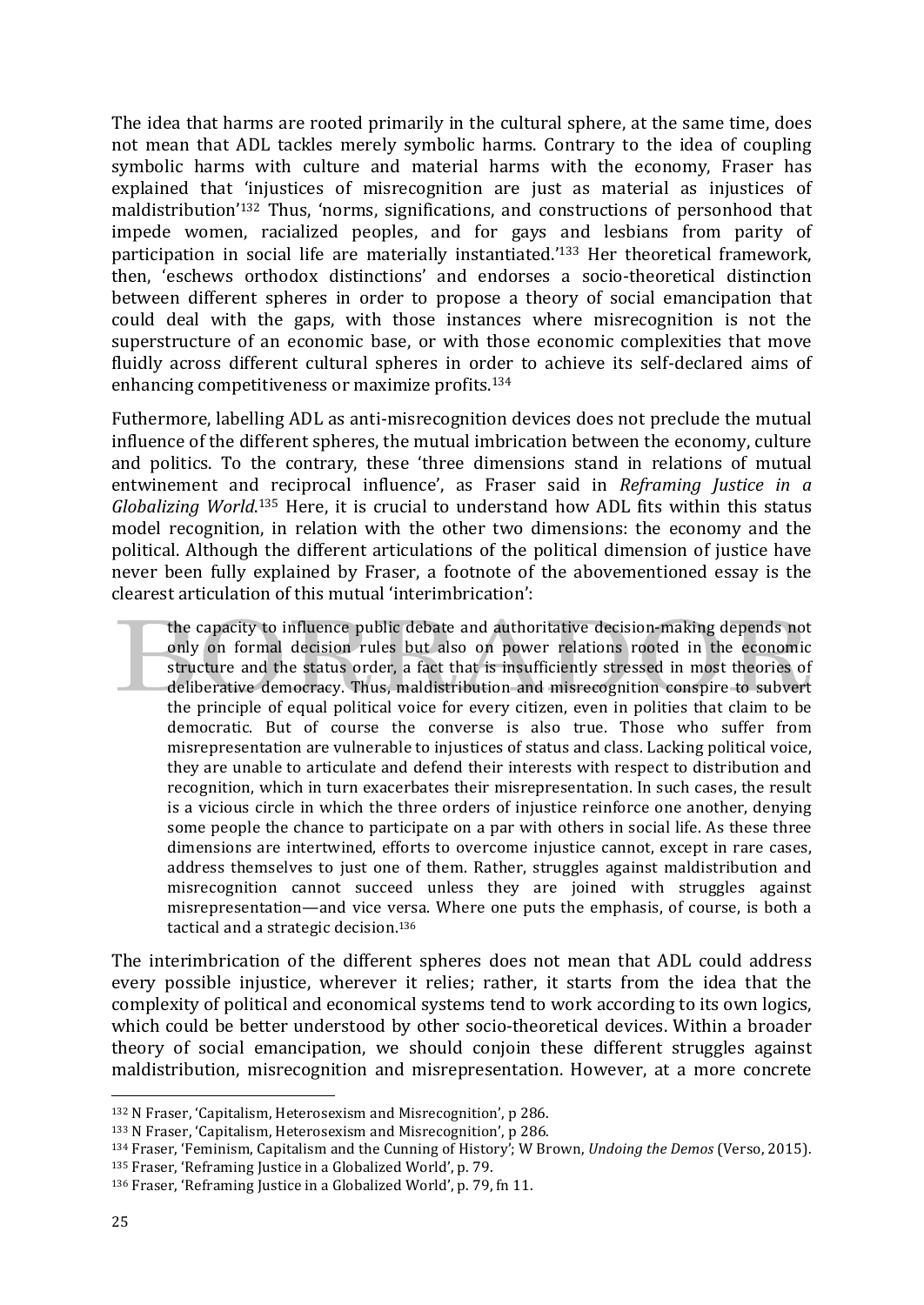level, we should tailor particular remedies addressed at different kind of harms after 'a tactical and a strategic decision.' It is within this pragmatic ethos that I use the label of anti-misrecognition device for ADL.

The interimbrication of ADL as an anti-misrecognition device with the other spheres could be explained better. The following table shows examples of harms mainly rooted in one of the three spheres, but with effects or influences in the others, and its possible remedies:

| Harms/Remedies | Culture                                                                                                                     | Economy                                                                                                                                                                     | Politics                                                                                     |
|----------------|-----------------------------------------------------------------------------------------------------------------------------|-----------------------------------------------------------------------------------------------------------------------------------------------------------------------------|----------------------------------------------------------------------------------------------|
| Culture        | Status inequality (Recognition);<br>ADL (?); redressing everyday<br>discrimination in the media.                            | Gendered nature of Poverty,<br>childcare and unpaid work,<br>gender<br>(sexual<br>pay<br>gap<br>division<br>of<br>labour); ADL,<br>equality,<br>formal<br>intersectionality | of<br>Underrepresentation<br>ADL,<br>politics:<br>in<br>women<br><b>Quotas</b>               |
| Economy        | Stigmatization of poverty; include<br>poverty as a protected ground                                                         | Economic<br>inequality<br>Unions.<br>(Redistribution);<br>collective<br>bargaining,<br>taxation, financial regulation.                                                      | <b>Buving</b><br>campaign<br>votes;<br>financing laws.                                       |
| Politics       | Centralization of politics and<br>underestimation/stereotypation<br>of the capacity of rural areas to<br>develop themselves | Exclusion of Global South<br>from<br>international<br>arrangements<br>and<br>underdevelopment; new UN<br>venues $(?)$                                                       | Political<br>Equality<br>electoral<br>(Representation);<br>systems,<br>federal/parliamentary |

Thus, for example, the first row shows different harms mainly rooted in the cultural sphere, but with effects in all other spheres. ADL attempts to redress everyday discrimination in the media even if its effects could be deemed as merely cultural, that is, that impede parity of participation but without a clear impact on the other spheres.<sup>137</sup> For example, the stigmatization of disadvantaged groups in comedy festivals could be addressed by using ADL in conjunction with media regulation in order to tackle the reproduction of the social conditions of disadvantage, even if its effects or impacts on the economic well-being or citizenship status of the victims is not clearly proved. Also, the gendered nature of poverty, the economic costs of childcare activities and unpaid work, or, more clearly, the gender pay gap, are mainstream cultural harms with profound economic effects. The remedies, here, may range from applying formal equality clauses to bridge gender pay gaps to an active use of intersectionality approaches that could tackle the gendered nature of poverty. The remedies, in general, should bring forth or highlight the sexual division of labour, either by using comparators or by challenging male-dominated horizons of value and its expressions in the job market.<sup>138</sup> Lastly, ADL has been used to challenge the lack of disadvantaged groups in positions of decision-making power by revealing the obstacles that a male-

<sup>137</sup> K Pérez Portilla, *Redressing Everyday Discrimination* (Routledge, 2016).

<sup>&</sup>lt;sup>138</sup> S Fredman, 'Women and Poverty: Human Rights Approach'; M Campbel, 'CEDAW and Women's Intersecting Identities: a pioneering new approach to Intersectional Discrimination', Revista Direito GV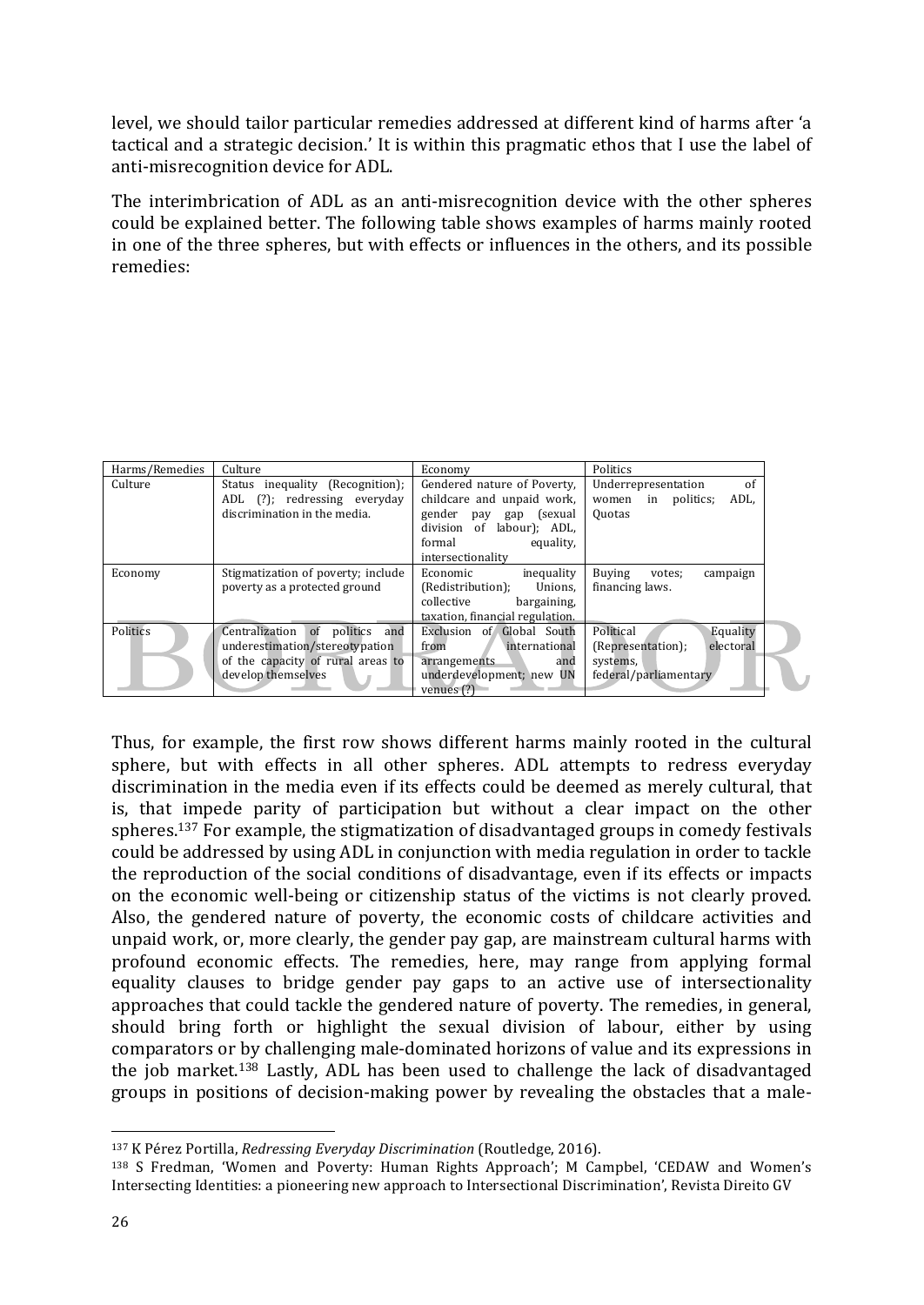dominated arrangement of representative democracy places on women: from the toughness and bargaining skills which are unjustifiably attributed to men, to the timetable of party meetings that make difficult for women with 'double shifts' to attend.<sup>139</sup> However, even regarding harms that are rooted mainly in other spheres, ADL could be used as an ancillary device. The most obvious case has been to address the cultural effects of a structural economic harm, like the stigmatization of people living in poverty.140 

In general, regarding harms mainly rooted in the other two spheres, Fraser's theory of social emancipation recommends tailoring remedies apart from ADL. This has to do with her account of the interimbrication of the different spheres. On the one hand, she has continually stressed the idea that late capitalism has developed into a 'social formation that differentiates specialized economic arenas and institutions, including some that are designated as cultural.'<sup>141</sup> What this means is that there is a 'relative uncoupling' of economic and cultural issues in the current state of late capitalist societies: 'far from claiming that cultural harms are superstructural reflections of economic harms', or that economic harms or injustices are always rooted in cultural hierarchies, like the sexual division of labor, she historicizes the current capitalist formations in order to understand the gaps that could help us in tailoring the adequate remedies.<sup>142</sup> Contra Judith Butler, for example, she argues that, empirically, capitalism does not need heterosexism, and so it could easily deal with some of the main claims of feminist or LGBT movements: '[w]ith its gaps between the economic order and the kinship order, and between the family and personal life, capitalist society now permits significant numbers of individuals to live through wage labour outside of heterosexual families.'<sup>143</sup> If there are still 'economic disabilities of homosexuals', these could be better 'understood as effects of heterosexism in the relations of recognition that as hardwired in the structure of capitalism.<sup>'144</sup> Conversely, several harms are rooted mainly in the structure of capitalism, and could be better addressed by transformative distributive remedies such as the traditional means of unions that target the imbalance of capital and labour.<sup>145</sup>

On the other hand, and although she has not deeply developed her account of misrepresentation, she acknowledges that the political sphere can create certain harms which could be better addressed by devices targeted at the drawings of the constitutional membership, like rights of citizenship or directly political means, or by devices crafted to respect the idea that every member should have equal political voice. As she explains in *Reframing Justice*, '[m]isrepresentation occurs when political boundaries and/or decision rules function to deny some people, wrongly, the possibility of participating on a par with others in social interaction—including, but not only, in political arenas.'<sup>146</sup> At a first level, there is ordinary-political misrepresentation, and here we enter into the terrain of political science and its debate on the relative merits of alternative political/electoral systems, or on the drawing of different constituencies and

<sup>139</sup> REFERENCE

<sup>&</sup>lt;sup>140</sup> A Coddou, 'Addressing Poverty through a Transformative Approach to Latin America', in L Boratti et al (eds.), *Law and Policy in Latin America* (Palgrave, 2017).

<sup>&</sup>lt;sup>141</sup> N Fraser, 'A Rejoinder to Iris Marion Young', p 127.

<sup>&</sup>lt;sup>142</sup> N Fraser, 'A Rejoinder to Iris Marion Young', p 127; see also  $\overline{RR}$  p 56.

<sup>&</sup>lt;sup>143</sup> N Fraser, 'Capitalism, Heterosexism and Misrecognition', p 285.

<sup>&</sup>lt;sup>144</sup> N Fraser, 'Capitalism, Heterosexism and Misrecognition', p 285; Pinkwashing (where?)

<sup>&</sup>lt;sup>145</sup> W Streeck, *Buying Time* (Verso, 2013), p XXXX; Somek, *Engineering Equality*, p XXXX

 $146$  N Fraser, 'Reframing Justice in a Globalized World', p 76.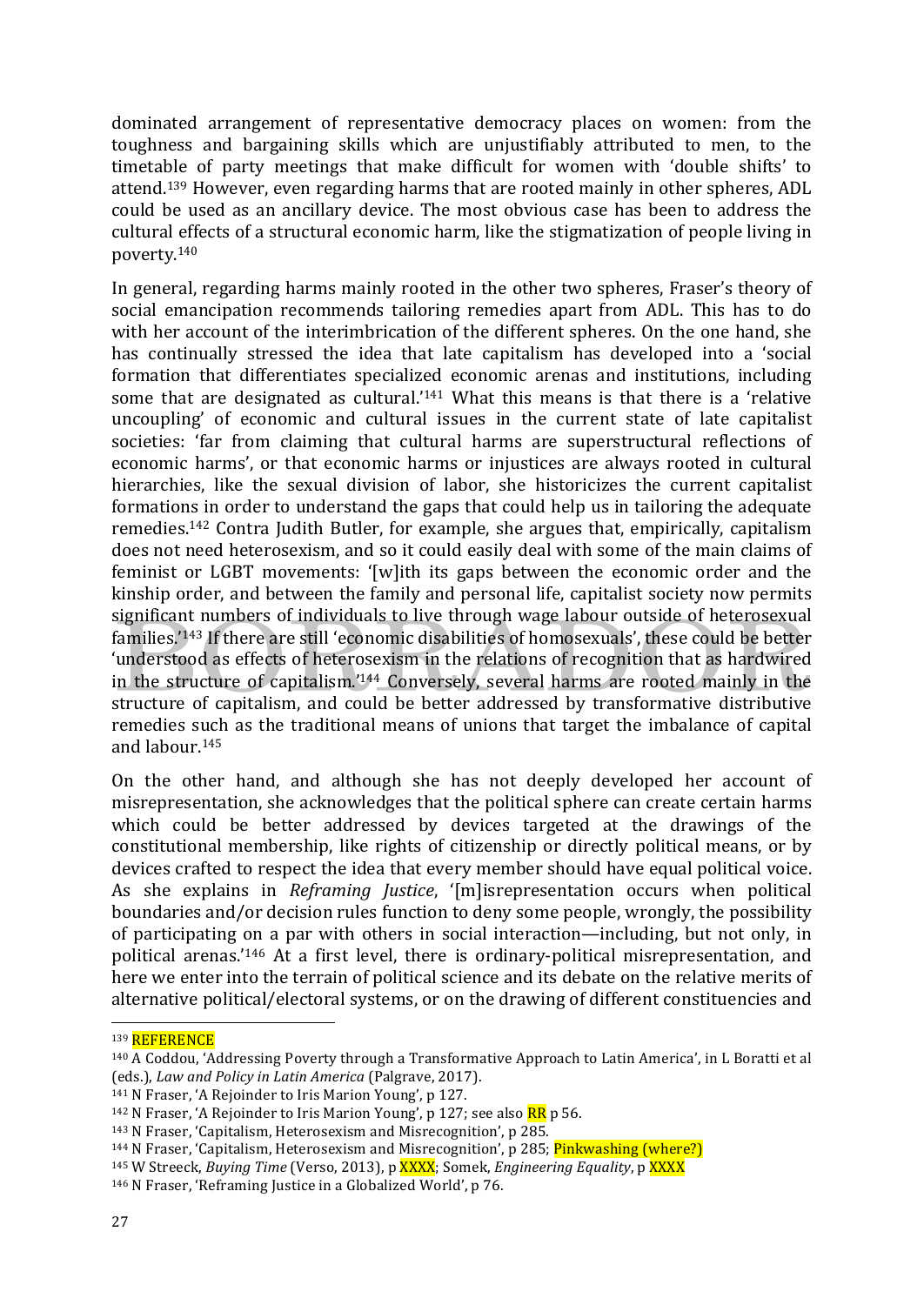its compliance with the principle of political equality and its balancing with other principles like stability or governability. At a different level, she introduces the idea of misframing, 'which concerns the boundary-setting aspect of the political. Here the injustice arises when the community's boundaries are drawn in such a way as to wrongly exclude some people from the chance to participate at all in its authorized contests over justice.'<sup>147</sup> In contrast with ordinary-political misrepresentation, which could be addressed by traditional political means, misframing involves very serious injustices that have been highlighted by globalization. Frequently, we directly suffer the impact of decisions in which we could not even have the opportunity to have a say, decisions that usually lie outside the boundaries of the national state we live in.

Within the first level, the remedies, we may say, could very well consist in the articulation of political means directed at legal reforms, mainly placed in parliamentary debates or daily political debates. At most, ADL could be used to highlight issues of political misrepresentation that disproportionately affects certain protected groups. In general, however, the constitutional guarantee of political equality, in its different articulations, should suffice to tackle these problems. Within the second level of misrepresentation, however, the remedies should be crafted in order to foster the Habermasian discourse principle beyond the traditional Westphalian model.<sup>148</sup> Indeed, today we are affected by procedures of decision-making that work beyond the boundaries of the territorial Westphalian state and that are subject to weak accountability checks. That is why the Fraserian shift to the analysis of political injustices required an expansion towards global or international arrangements.

In general, then, ADL is an anti-misrecognition device that operates in a highly complex interimbrication of different spheres, and that depends also on strategic and tactical decisions of social agents that raise their anti-discrimination claims. In that scenario, the relationship with law illustrates both constitutive and instrumental aspects of ADL. As I will illustrate in following chapters, individuals and groups use ADL highlighting both its expressive commitments, their sense of entitlement due to the recognition of identities in legal discourse, but also as a means for achieving recognition or access to valuable goods like pensions or other social benefits. The theoretical toolkit provided by Nancy Fraser allows us to locate ADL within a theory of social emancipation, understanding both its strengths and limits. However, at the same time, and within societies facing pressures for precarious systemic-market integration processes, ADL constitutes an interesting case of non-reformist reform. Indeed, as the first step, with the materials we have at hand, towards elaborating progressive political projects that could reinforce the current struggles for human emancipation and alter the terrain upon which later struggles will be mounted. Hence, it is not only its expressive currency, but the way in which ADL has been used, what constitutes the theoretical framework to build a transformative approach to ADL. ADL appears as a dangerous weapon in the hands of social movements that can exploit the incentive structures and political opportunity structures, at least when viewed from the perspective of those who want to defend dominant horizons of value of what is considered as the 'norm'. The next chapters will be dedicated to show the reader how Latin American ADL provides a fertile ground to test the basis of this transformative approach.

 $147$  N Fraser, 'Reframing Justice in a Globalized World', p 76.

<sup>148</sup> J Habermas, *Between Facts and Norms* (Polity Press, 1996).